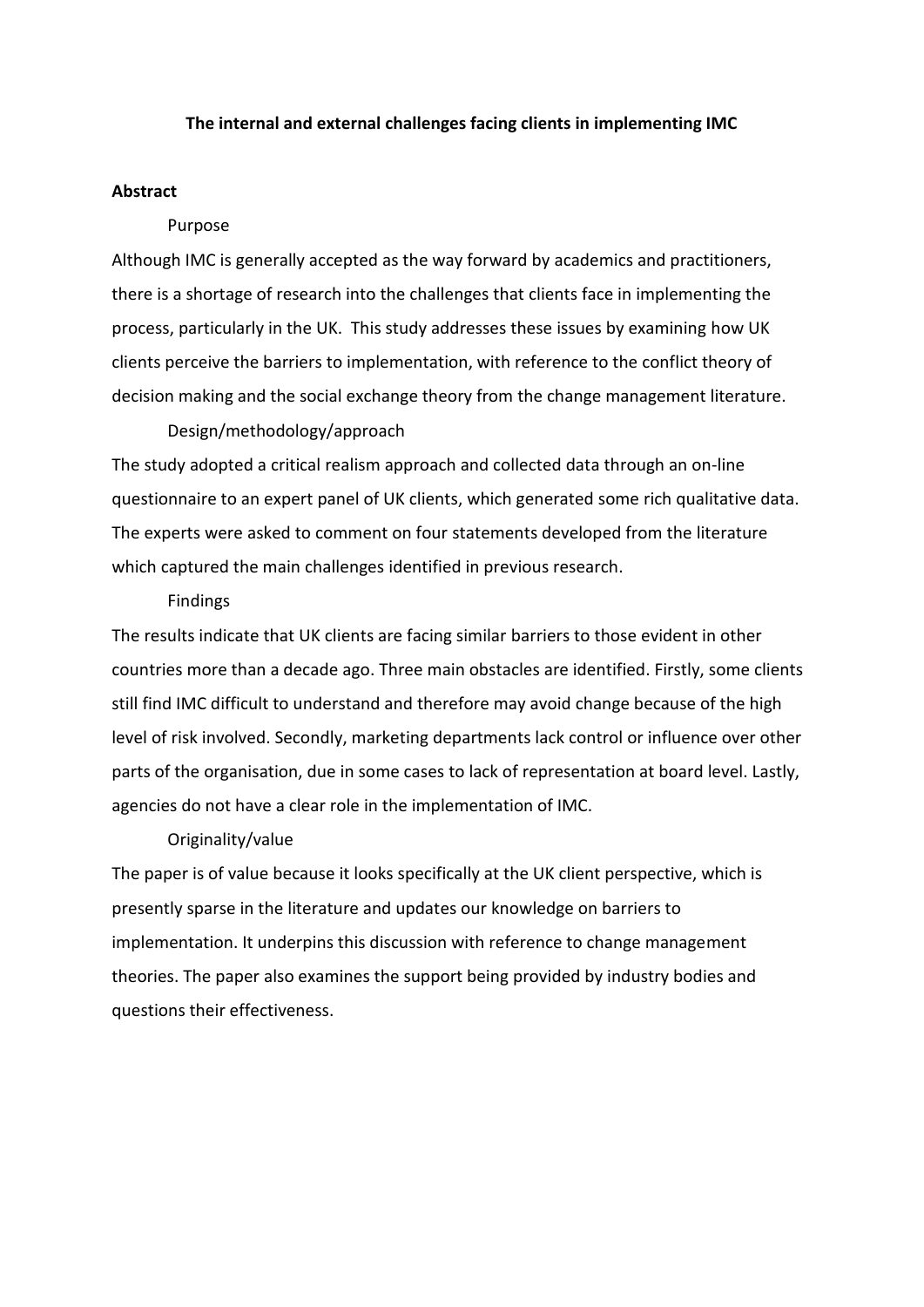### **Background**

There is now acceptance by many academics and practitioners that Integrated Marketing Communication (IMC) is the way forward in this complex multi-platform digital environment in which we now operate. Kerr and Patti (2013) recently referred to its development as being in its mid-range level of maturity. This position has been reached as a result of discussions and debates in the literature where a high degree of misunderstanding by many has been identified (Luck and Moffatt, 2009), where its usefulness and value has been questioned (Christensen *et al*., 2008; Kitchen *et al*., 2008) and where further work into definitions and measurements have been necessary (Schultz and Patti, 2009).

Kliatchko (2008), who provides an overview of the development of research from 1990 to 2006, proposes that some agreement has been reached on definitions and justifications and that discussions have moved on to more specific areas such as the relationship between IMC and branding and the importance of internal marketing. He provides a definition which is built upon this developing knowledge and is referred to by much of the recent literature in the area (e.g. Reinold and Tropp, 2012; Johansen and Andersen, 2012). IMC is ...'an audience-driven business process of strategically managing stakeholders, content, channels, and results of brand communication programs' (Kliatchko, 2008, p. 140).

One of the main themes in the definition that has gained acceptance is that the process needs to be audience-driven or customer-centric. A customer-centric approach is achieved by adopting an outside-in approach and ensuring that all business practices have the customer in the centre. This is increasingly aided by the use of extensive databases that provide rich 'big' data on customer purchase behaviour as well as consumer insight through interaction and dialogue. The definition also states clearly that true integration takes place at a strategic level of an organisation and involves a number of different stakeholders. This is supported in a study by Laurie and Mortimer (2011) who found that communication agencies were beginning to acknowledge IMC as involving all departments and functions of an organisation, i.e. at a strategic level, which is an advancement from opinions voiced only a few years earlier (Kitchen *et al*., 2008) when IMC was mainly perceived by agencies to be 'Coordination of the various communication disciplines'. This strategic shift is seen as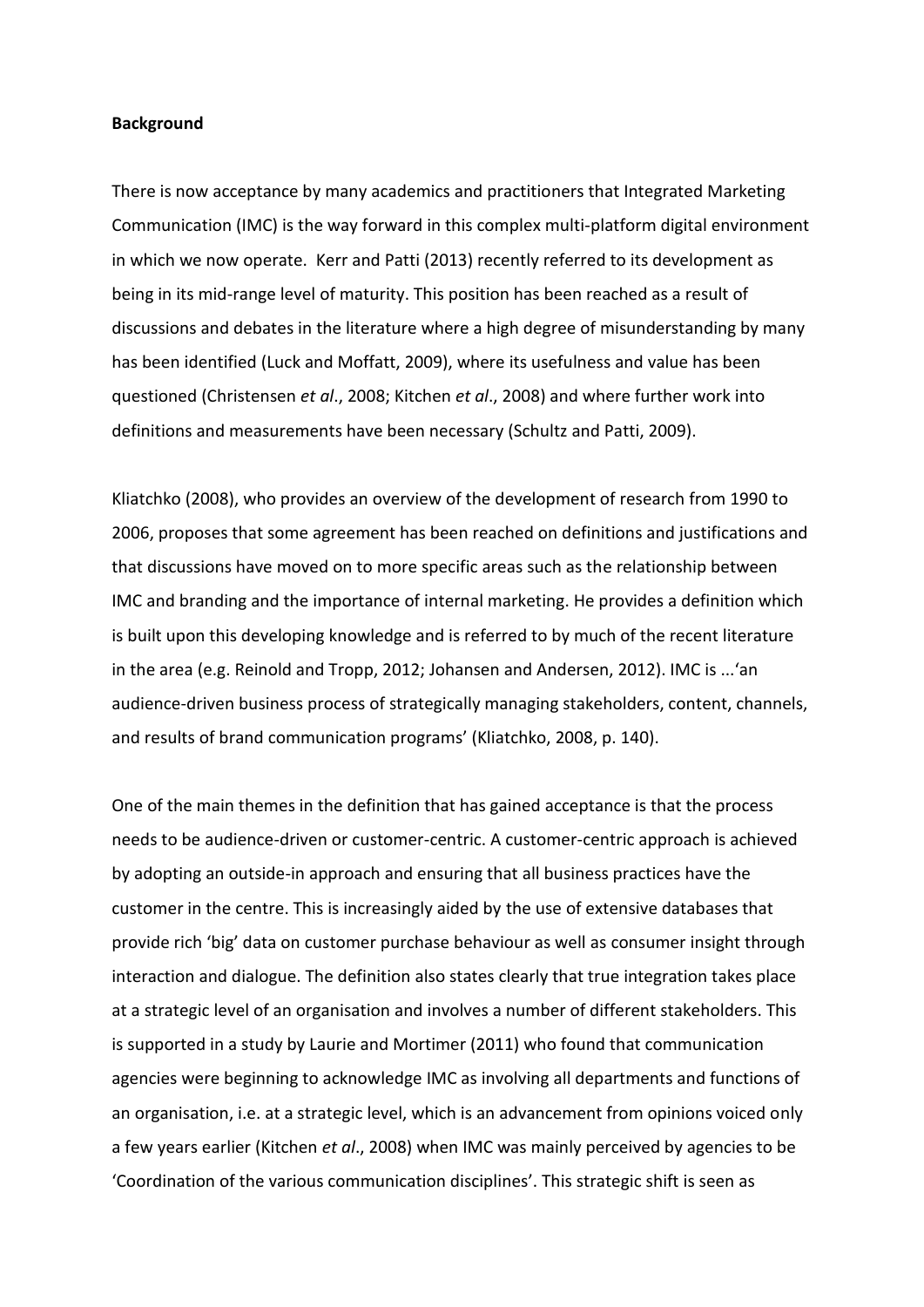fundamental to the achievement of true integration and has been recognised by the small but significant linguistic change from Integrated Marketing Communications, with an "s" which refers to the integration of different methods to Integrated Marketing Communication, which is a discipline or function (Luck and Moffett, 2009). However, it should be noted that some recent literature utilises new terminology to emphasise the strategic element of IMC which muddy the waters somewhat e.g., ICM: Integrated Communications Management (Einwiller and Boenigk, 2012), SIC: Strategic Integrated Communications (Barker, 2013), SI: Strategic integration (Kerr and Patti, 2013). Practitioners have also renamed IMC in various ways, mainly to differentiate themselves from competing agencies, and talk about post-integration, which can cause confusion (Laurie and Mortimer, 2011).

More evidence of the effectiveness of IMC in terms of business performance has been identified as necessary to convince both scholars and practitioners of its value (Ewing, 2009) and a body of support is building in this area. Einwiller and Boenigk, (2012) found a clear relationship between strategic integration and both hard and soft measures of communication effectiveness i.e. ROI, market share and customer satisfaction. More recently, Luxton *et al*., (2015) identified a direct relationship between IMC capability, campaign effectiveness and brand market performance leading to a positive brand financial performance. For this body of evidence to develop further some consensus on the best way of measuring IMC is necessary. Kliatchko (2008) suggests that the metrics of IMC should move towards the use of Return of Customer Investment (ROCI) as a holistic way of identifying the overall impact of IMC. Reinold and Tropp (2012) created a model of measuring IMC effectiveness which included both elements of brand touch points and brand content effectiveness. Kerr and Patti (2014) proposed a Strategic Integration management tool to assist organisations in measurement. Despite these developments there is recent evidence to suggest that many marketers are not formulating clear and measurable marketing communications objectives which is crucial if effectiveness of integrated campaigns is to be identified (Patti *et al*., 2015).

One of the main criticisms of IMC is that it is all about control and conformity and therefore it prevents companies from being flexible and adapting to changing circumstances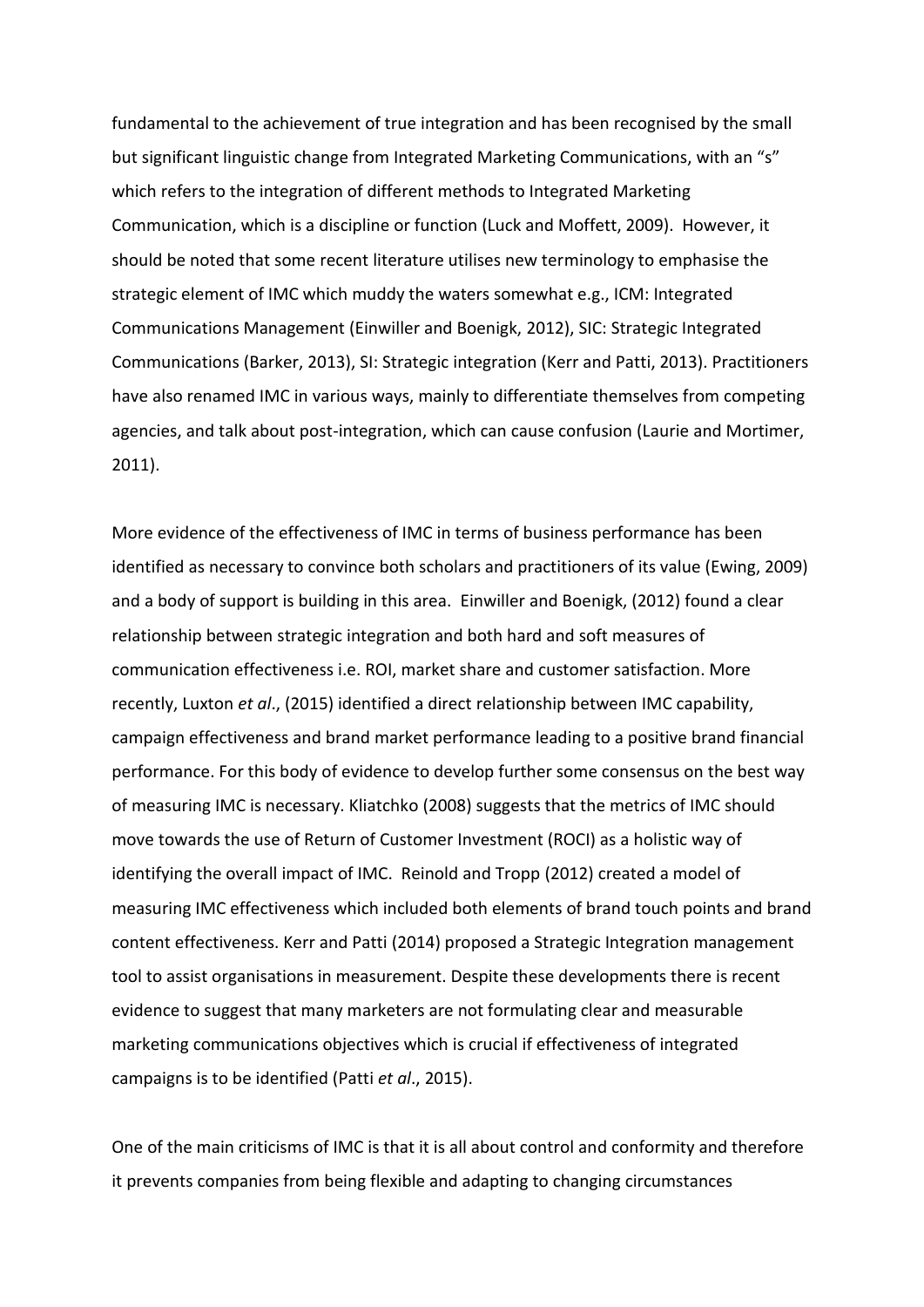(Christensen *et al.*, 2008/2009). Kliatchko (2008) agrees that the approach needs to be flexible but argues that flexibility and consistency are both achievable through communication and co-ordination, including the sharing of information across the organisation. Mulhern (2009) supports the link between IMC and the use of behavioural data which can assist in strategic planning across multiple stakeholder groups.

However there is still one important part of the jigsaw puzzle missing which is that few client companies are adopting IMC fully despite the benefits of doing so (Kitchen and Burgmann, 2010; Luck and Moffatt, 2009). Making fundamental changes within any organisation can be difficult, particularly if the risk of it not being successful is high. Wright *et al*., (2004) refer to the conflict theory of decision making which proposes that managers choose from three different coping patterns when such decisions have to be made: Procrastination which is putting the decision off, shifting the responsibility on to someone else or choosing the least worst option which is often business as usual. All these routes tend to lead to inertia and nothing changes. The perceived level of risk in managing change can be reduced if control is maximised or if trust in fellow employees or in the organisation is high. These constructs are linked to the Social Exchange theory, borrowed from the Organisational Behaviour literature, which states that trust is a result of the exchange of benefits, or social exchanges, which is a sign of mutual support (Cropanzano and Mitchell, 2005). This involvement and understanding should lead to trust in the organisation which makes change easier to implement. This trust is particularly important if the level of control over employees' behaviour is low and it can lead to an improved level of confidence in management. Indeed, Das and Teng (1998) propose that control may not be necessary when there is full trust. This is relevant to IMC because employees are identified as key stakeholders in implementing the process at all levels of the organisation, where the marketing department may not have authority. Internal marketing has been recognised, therefore, as critical to minimise the perceived level of risk and to create support and trust (Kliatchko, 2008).

It is important to identify the main barriers to the implementation of IMC from the client perspective so that strategies can be put in place to dismantle them. This insight into the client viewpoint is presently lacking in both the academic and practitioner literature. Kitchen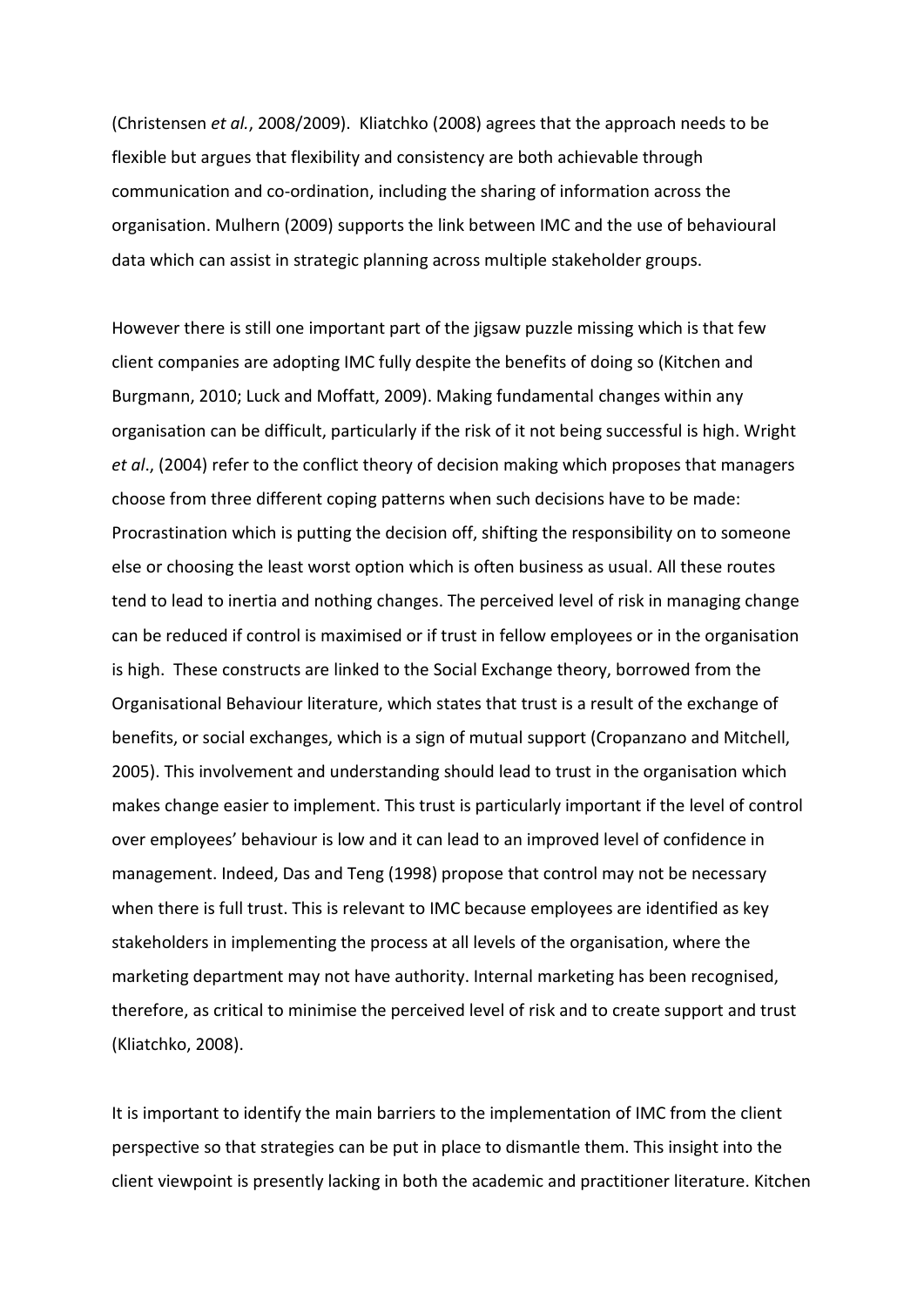and Burgmann (2010) acknowledge that 'as most IMC research has been conducted with regard to advertising agencies, little is known about actual IMC application within client firms' (p. 7). Kitchen and Schultz (2009) also suggest that too many studies have examined the role of the communication agency in the implementation of IMC while it is now accepted that the client businesses are the prime movers. The research that does exist on the client perception is fragmented, spanning thirty years and a number of different countries including New Zealand (Eagle and Kitchen, 2000) Sweden (Holm, 2006), USA (Duncan and Everett, 1993; Pettegrew, 2000/2001), Australia (Ewing *et al*., 2000) and Asia-Pacific region (Kliatchko and Schultz, 2014). A study, however, has not yet been undertaken in the UK, which is surprising when one considers the important role that UK plays in the global advertising industry. A total of £16 billion is spent on advertising in the UK annually, creating over £2 billion in the exporting of advertising services so it is a key market to investigate (Advertising Association, 2015). This paper therefore contributes by exploring the challenges that UK clients are facing today, as they operate in this turbulent media landscape.

The following discussion on barriers to the implementation of IMC will encompass both the views of agencies and clients to enable a comparison to be made before examining the views of clients specifically to aid our understanding in this area.

### **Barriers to the implementation of IMC**

A number of barriers to the implementation of IMC have been suggested in the literature from as early as 1993 (Duncan and Everett, 1993) and four main obstacles have been identified. The first is a lack of understanding of IMC within the client organisations. Eagle and Kitchen (2000), based in New Zealand, found that clients considered their staff to be ill equipped to manage an IMC programme and needed to develop new skills and expertise to work in this integrated manner. It was felt that existing marketing communications educational programmes concentrated too much on the tools available and needed to view communications from a broader business perspective. Holm (2006), who studied four large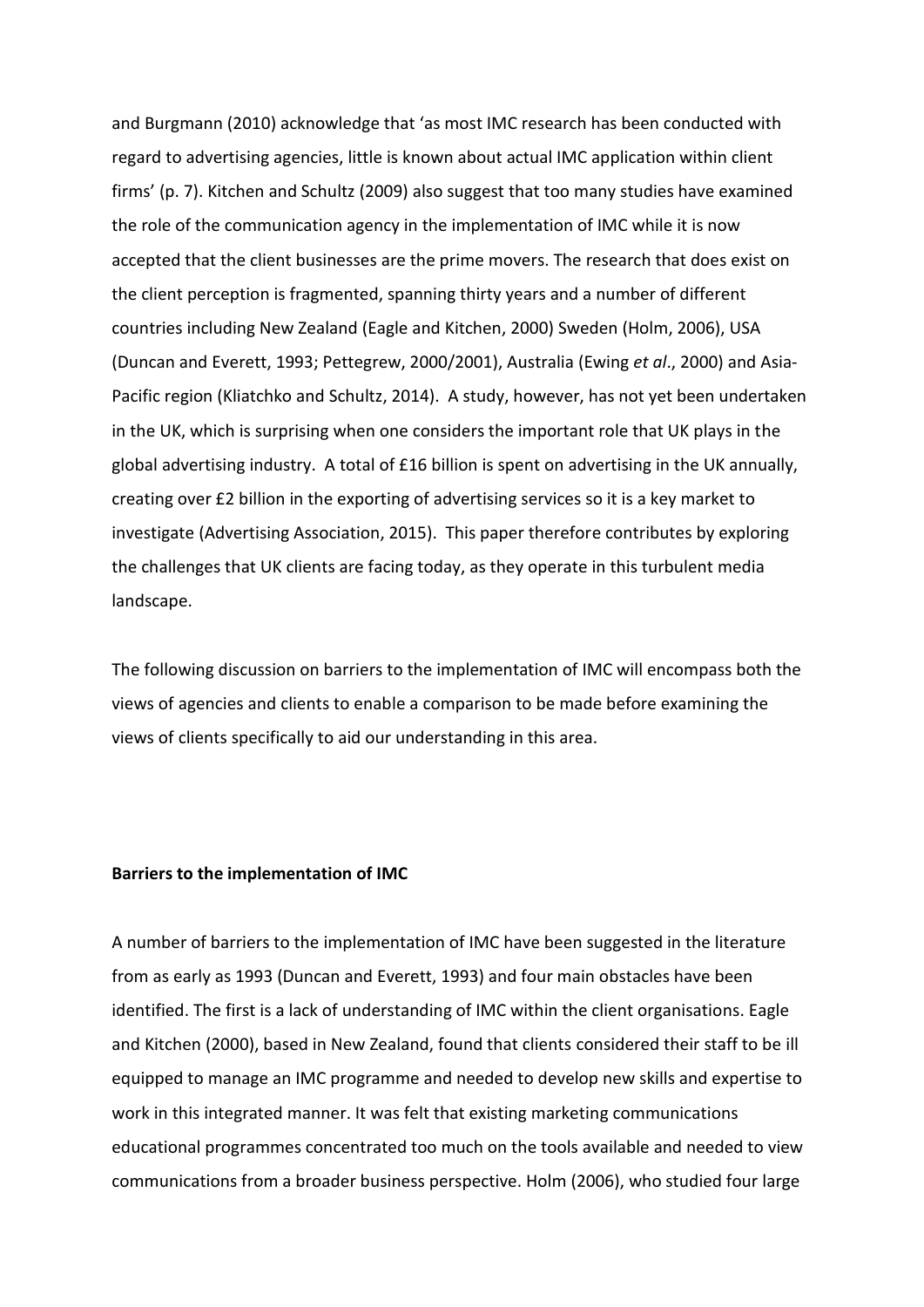Swedish organisations, also concluded that the subjects taught to people involved with communications at a tactical level were quite different from those taught to staff operating at a strategy level and consequently it was difficult for these two groups of people to find common ground. Lack of client knowledge of IMC has also been identified by agency executives as a problem (Kitchen and Schulz, 1999). Clients have been found to be reluctant to change working habits and responsibilities when faced with the perceived complexity of planning and coordination that IMC requires, leading to inertia, and this may be because client organisations find the concept difficult to understand (Fill, 2013; Luck and Moffatt, 2009). Consequently, in order to avoid conflict, they may make small alternations instead of taking the time to implement comprehensive change, leading to disappointing results and disillusionment.

The second identified barrier is existing organisational structures and frameworks and opposition to changing them. Many large client organisations have a traditional structure with departments arranged around functional specialisms. These departments have differing goals, which are often short-term and require separate budgets. Such a structure can prevent integration and the sharing of ideas across disciplines (Fill, 2013). A recent UK industry survey found that organisations that suffered from internal political barriers were weaker across a number of integration measures e.g. brand experience, consolidated of customer data (Econsultancy, 2013). Agency executives have also identified inappropriate organisational structures as a problem when working on IMC campaigns with their clients (Kitchen and Schulz, 1999). However changing these traditional structures is a significant challenge. Eagle and Kitchen (2000) found that internal staff perceived any changes to the existing structure as being a threat to their control (e.g. turf wars), and their budgets, and consequently there was considerable reluctance. It was therefore felt important to stress the need for 'liaison' between departments to address that perception. Some clients, in the same study, suggested that this 'liaison' needed to be controlled by a champion within the organisation, which is identified as the third barrier.

These barriers of organisational structures and lack of understanding may be easier to overcome if there is an IMC champion at a high enough level within the organisation with the authority and determination to make it work. Pettegrew (2000/2001) suggests that one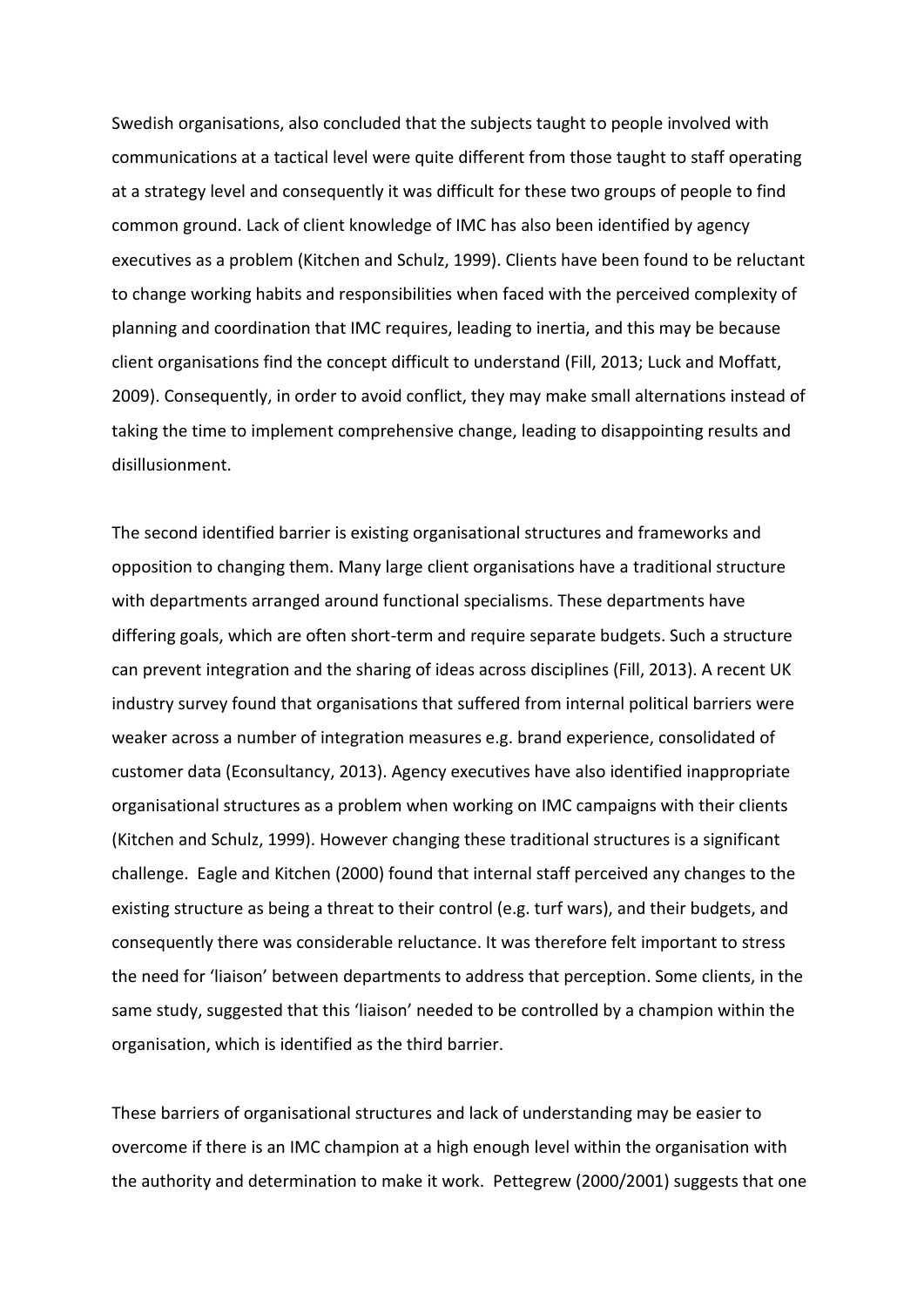of the fundamental barriers to implementation is often the absence of the support of the CEO because, without his or her support, integration does not take place at an appropriate level to influence the whole organisation. This is supported by Einwiller and Boenigk (2012) who found that leadership support and strategic integration led to increased communication effectiveness, both internally and externally. Kliatchko and Schultz (2014) state that "IMC issues have become 'C-suite' challenges" (p. 2) a term used to refer to an organisation's most senior executives. This lack of a voice at board level is therefore identified as the third key barrier. With the CEO support, challenges such as changing existing organisational structures and corporate cultural issues can be addressed. Madhavaram *et al.* (2005) examined the relationship between IMC and brand strategy and concluded that top management support was necessary to create a brand identity-oriented culture. IMC has also been identified as a possible managerial framework for corporate branding (Biraghi and Gambetti, 2013) and corporate marketing (Johansen and Andersen, 2012). This again indicates the importance of its acceptance at both a tactical and a strategic level.

Swain (2004) supported Pettegrew (2000/2001) in identifying the leadership role as being an essential element in IMC implementation which had been overlooked. He examined who should take this leadership or 'champion' role within the client organisation by asking the opinion of academics, agency staff and clients in the US. The results indicated that the clients considered marketing managers to be the best initiators while agencies thought top management should take on that role which is an interesting distinction demonstrating that the agencies identified the importance of the 'C-suite' more than the clients. The results indicate that there is no general consensus on this issue.

This discrepancy between clients and agencies highlights the fourth key barrier to implementation which is the client-agency relationship. Kitchen *et al*. (2004) found that agencies were reluctant to adopt an integrated approach unless it was a requirement of their clients and it was therefore necessary for the client organisations to become integrated themselves. Four years later, in a follow-up study, results indicated that agency executives were able to create strategic campaigns but were still dependent on being given that responsibility by their clients (Kitchen *et al*., 2008). Further support for this view was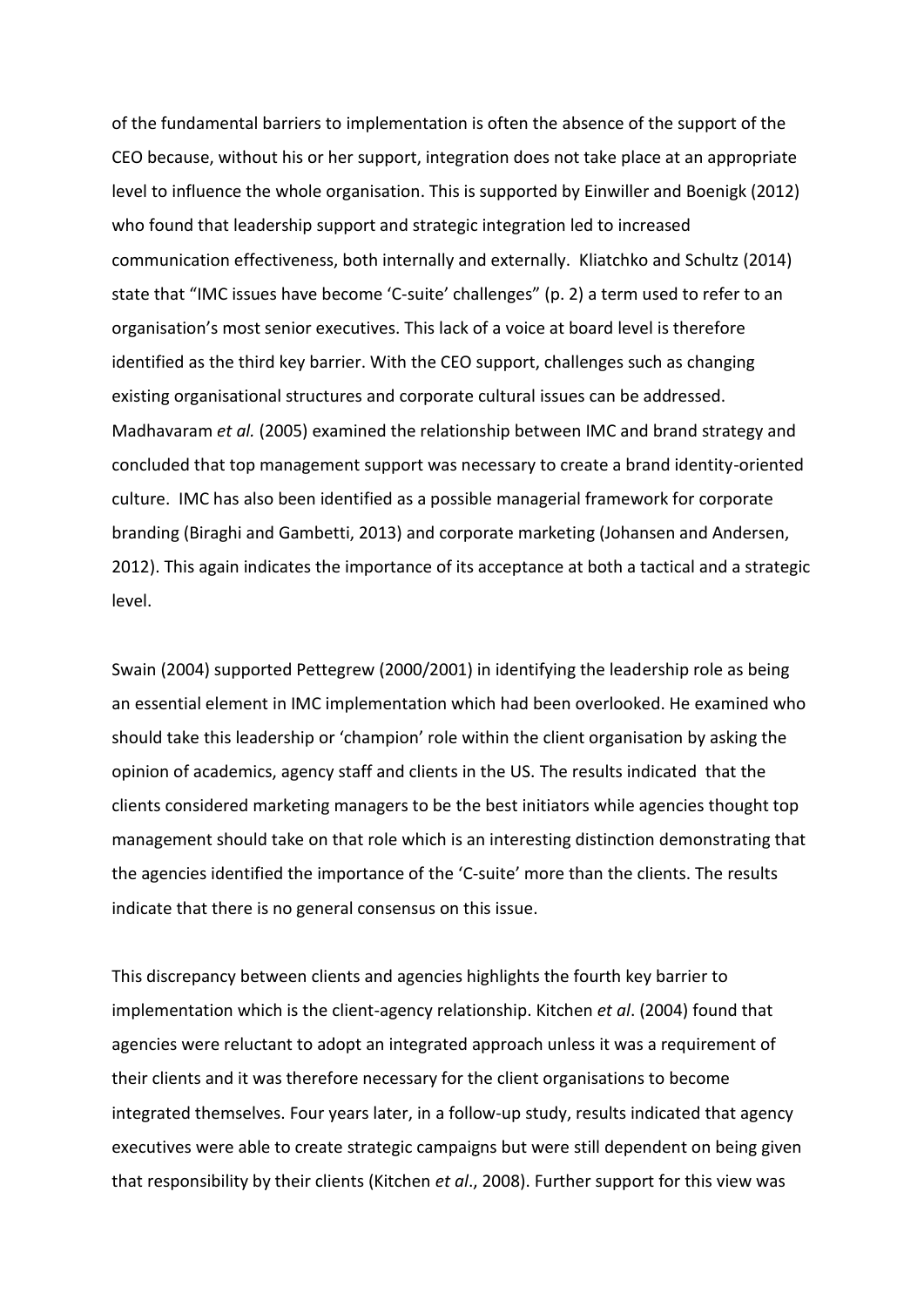provided by an IPA industry report (IPA, 2006) entitled 'Magic and Logic'. This report concludes that both clients and agencies have joint responsibility to adapt to the changing environment but that agencies cannot develop as quickly if clients are not adopting best practice.

However, IMC not only demands an integrative approach within the client organisation but also requires agencies to work together more closely for the benefit of the client. Ewing *et al*. (2000) found that clients consider agency politics as being one of the main barriers to IMC implementation, as agencies of different disciplines e.g. Advertising, Public Relations, may not always operate in the best interests of their clients. This debate is linked to how clients manage integrated campaigns and whether they use a lead agency to organise other agencies or organise them themselves. An IPA guide entitled 'Agencies Working Better Together' states that 80% of clients use either the All Agency model i.e. organise collaboration of agencies themselves or the Lead Agency model where one agency takes responsibility for integration across all the agencies. The IPA (2010) study found that the former model was popular with large organisations that had the manpower to adopt that role. Either way, Child (2012) found that clients often felt let down due to lack of cooperation and collaboration across different agencies. This argument was rebutted, in the same study, by agencies, who stated that clients wanted competitive pitches between agencies at the same time as requesting cooperation between them, making integration across agencies very difficult. Both sides agreed that more trust and respect was needed for this relationship to work.

## **Methodology**

The purpose of this study was to examine the understanding that UK client organisations had of IMC and the barriers that they perceived to exist when implementing a more IMC approach in their organisations. The philosophical position being taken in this research was one of realism, in particular, critical realism which acknowledges that reality is socially constructed but there is also an element which is independent of the observer (Easton, 2010). Indeed, Sayer (1992, cited by Easton, 2010) proposed that this invariance is necessary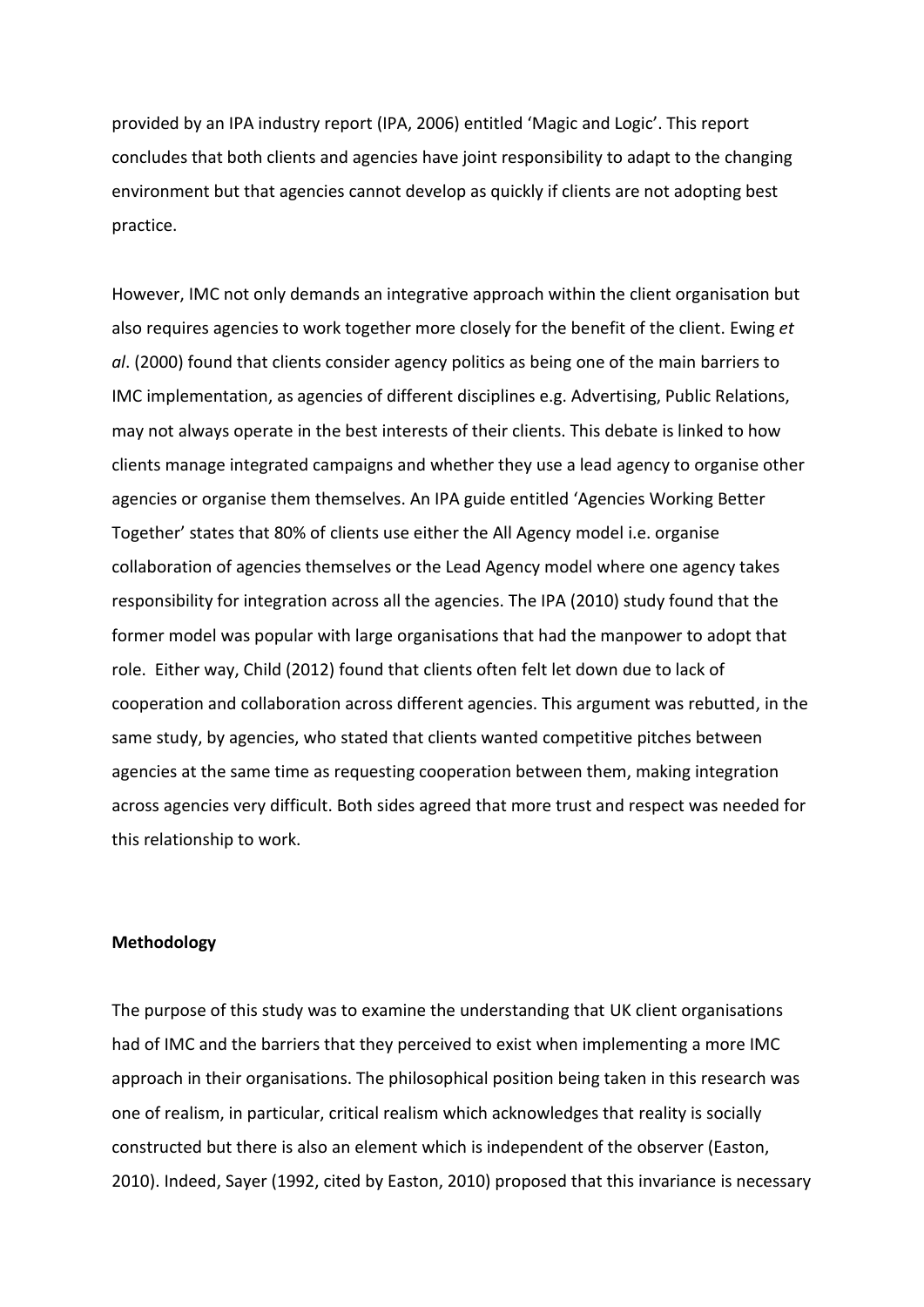if any theory is to be built. Critical realism is considered a fairly new orientation which is gaining popularity across the social sciences, including Business and more specifically Marketing (Ryan *et al.*, 2012). Its popularity is down in part to its ability to provide rigour to studies with small sample sizes and to explain causal powers held by individuals and social structures through the use of certain mechanisms without the need to quantify effects (Peters *et al.*, 2013). This philosophical position therefore seemed more appropriate than a pure constructivist approach where reality is considered to be entirely socially constructed preventing any opportunity to build theory or attempt to explain causality. Such an approach is relevant because the purpose of the study was to capture the views of a specific group of people who, because of their managerial position, had an understanding of and influence over the implementation of marketing communications and were able to appreciate the challenges of doing so. These understandings and perceptions were obviously very subjective and influenced by their own background and experiences. In order to capture these views a mono method approach was adopted. Although some quantitative data was collected its purpose was to identify patterns and provide internal generalisation within the group of individuals being studied. Maxwell (2010) refers to such use of data as quasi statistics and argues that their inclusion in the presentation of evidence does not necessarily mean that a study is mixed methods.

The data was collected through the use of an on-line questionnaire. Busy marketing managers and directors are obviously a difficult group of people to reach and so it was important to use an instrument that was reasonably accessible and convenient to them. The link to the questionnaire, which was created using the Bristol Online Survey software, was distributed to individuals who had knowledge and experience of IMC in two ways. Firstly, existing contacts of marketing managers were utilised and they were encouraged to pass on the link to other colleagues with an interest in the subject, thereby adopting a purposive and snowballing sampling method. The link was also kindly published in Campaign magazine, the leading UK advertising industry publication in their special supplement 'What next in Integration'.

Twenty three clients took part in the discussion, a number which compares favourably with other studies in this area (e.g. Swain, 2004; Eagle and Kitchen, 2000). Only two out of the 23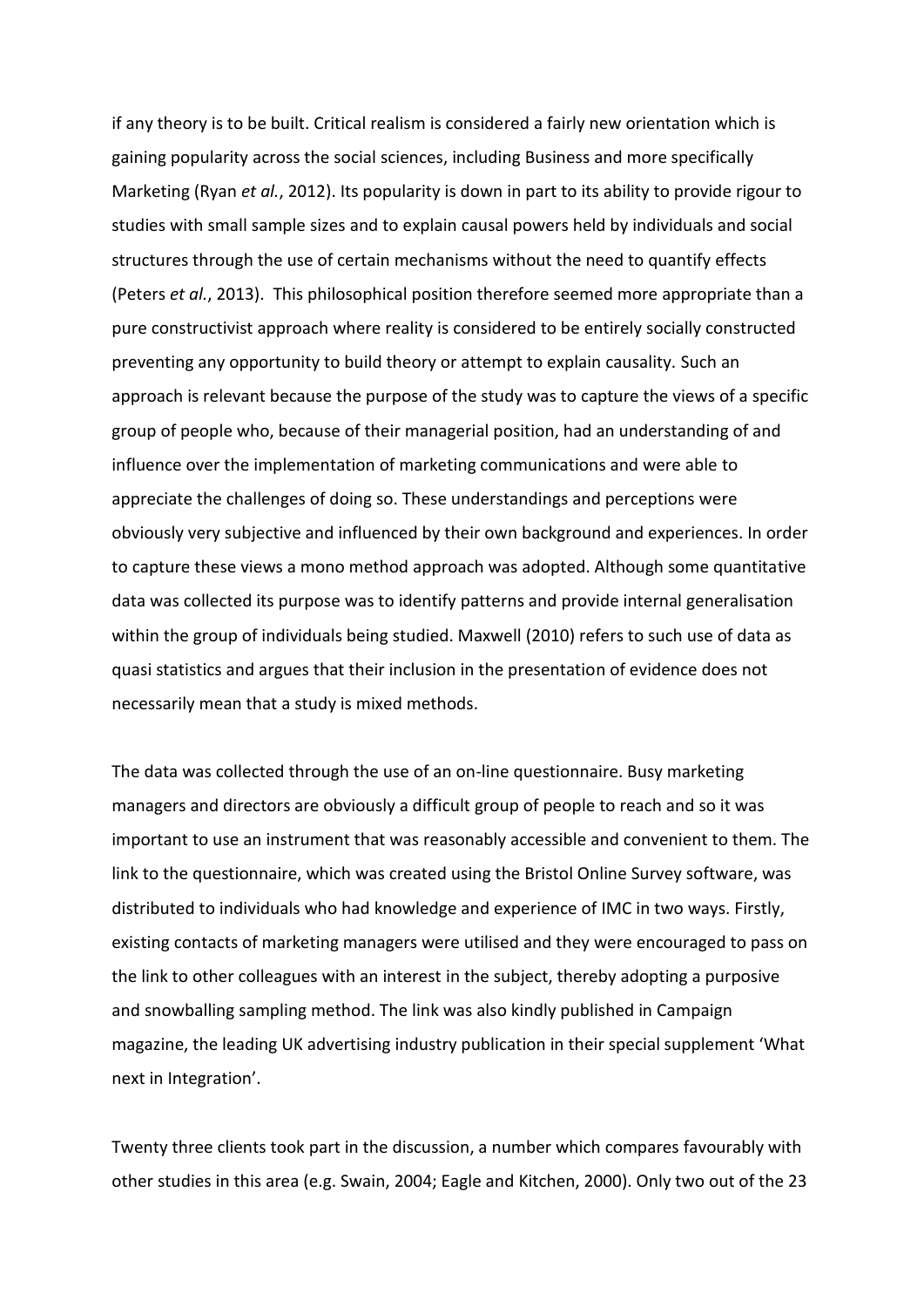participants identified themselves at being at 'entry level' of the organisation. The rest of the participants saw themselves in the categories of middle or senior management, board level or owner. This was important as the role of senior management, or the C-suite, was identified in the literature as being where a strategic IMC approach was being implemented. We were therefore satisfied that we were reaching people who not only had an opinion on IMC but also an influence on how Marketing Communications was undertaken in their organisation.

| Level of     | No of          | Job Title                  | Sector             | No of         |
|--------------|----------------|----------------------------|--------------------|---------------|
| Management   | respondents    |                            |                    | employees     |
| Owner        | $\mathbf{1}$   | Director                   | <b>B2B</b>         | $0 - 10$      |
| Director or  | $\overline{4}$ | Director                   | Financial (1)      | $0 - 10(1)$   |
| <b>Board</b> |                | Communication              | Manufacturing (1)  | $11 - 50(1)$  |
| Member       |                | Director                   | Not for Profit (1) | $51 - 250(1)$ |
|              |                | <b>Retail Marketing</b>    | Management         | > 250(1)      |
|              |                | Director                   | Consultant(1)      |               |
|              |                | Consultant                 |                    |               |
| Senior       | 10             | <b>Head of Marketing</b>   | B 2 B (2)          | $51 - 250(1)$ |
| Management   |                | Communication              | Manufacturing (7)  | > 250(9)      |
|              |                | Manager                    | Not for Profit (1) |               |
|              |                | <b>Head of Marketing</b>   |                    |               |
|              |                | Project Leader Global      |                    |               |
|              |                | Brand & Marketing          |                    |               |
|              |                | Consumer Insight           |                    |               |
|              |                | <b>Advertising Manager</b> |                    |               |
|              |                | <b>Marketing Director</b>  |                    |               |
|              |                | <b>VP Marketing</b>        |                    |               |
|              |                | communications             |                    |               |
|              |                | Senior Director &          |                    |               |
|              |                | Intelligence EMEA          |                    |               |
|              |                | <b>SVP</b>                 |                    |               |
| Middle       | 6              | <b>Marketing Manager</b>   | B 2 B(1)           | $51 - 250(1)$ |
| Management   |                | <b>Regional Marketing</b>  | Manufacturing (4)  | > 250(5)      |
|              |                | Director                   | Retail (1)         |               |
|              |                | <b>VP Business Unit</b>    |                    |               |
|              |                | <b>Consumer Activation</b> |                    |               |
|              |                | Manager                    |                    |               |
|              |                | Communication              |                    |               |
|              |                | Manager                    |                    |               |
|              |                | <b>Marketing Executive</b> |                    |               |

# Table 1: Profile of participants in study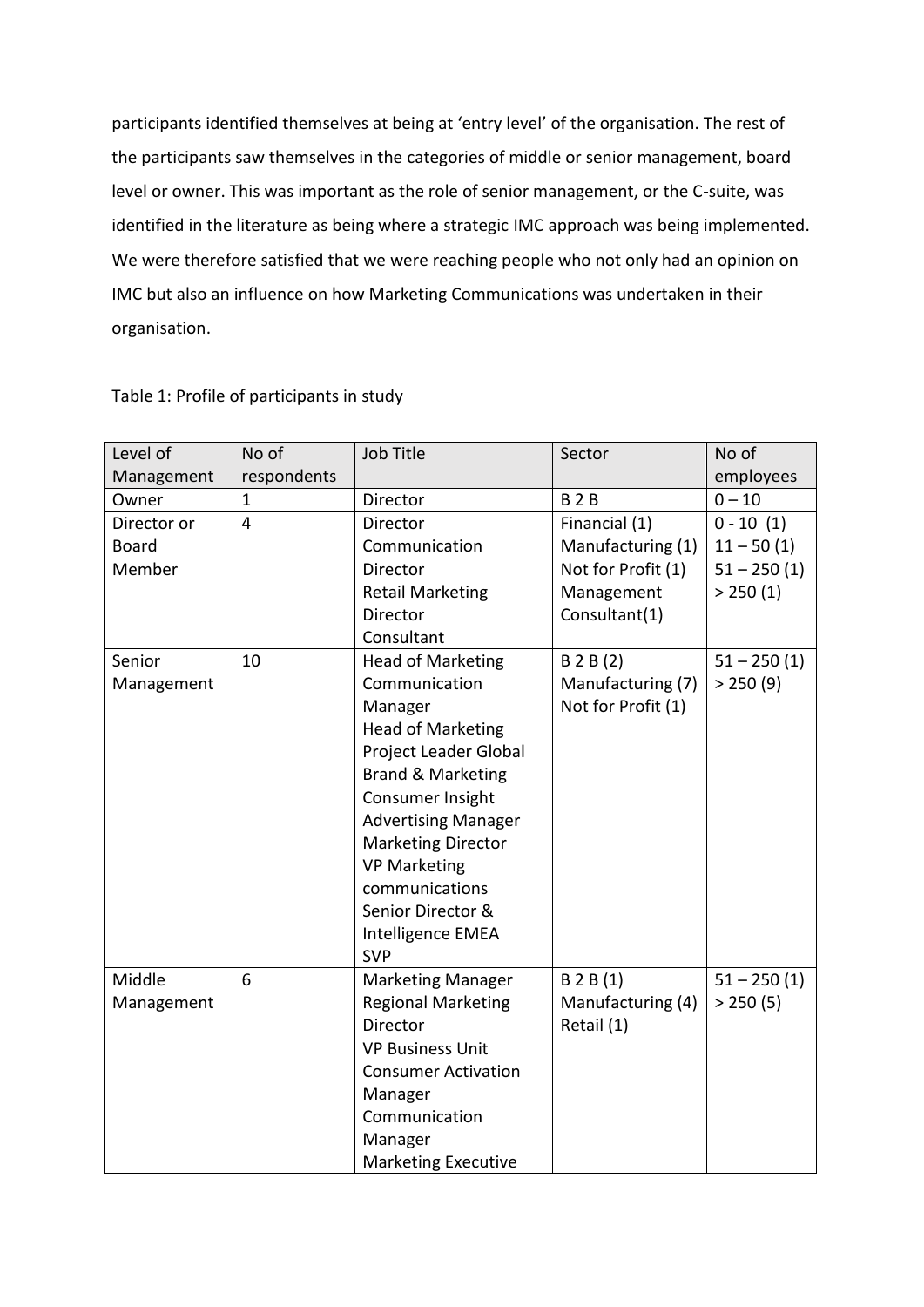| Entry Level | Marketing Analyst/                    | B2B(1) | > 250(2) |
|-------------|---------------------------------------|--------|----------|
|             | Communication Project   Transport (1) |        |          |
|             | Leader                                |        |          |

The participants were also asked to identify the size and type of organisation they worked for, using the Standard Industry Classification (SIC) codes. The details reveal a good crosssection of UK industry, with the majority working for companies with over 250 employees, and spread across manufacturing, business to business activities and services. As Table 1 indicates, they were a disparate group of people in terms of job title which is a reflection of the array of different titles that companies utilise for similar marketing positions. What is important for this study is that the participants were in a position to understand the challenges that clients face in maintaining consistent messages across multi-platforms and numerous stakeholders. To check their expertise and knowledge in marketing communications the participants were asked for their views on five descriptions of IMC. These five descriptions were taken from the work of Kitchen and colleagues on the views of practitioners on IMC (Kitchen *et al*., 2004/2008). The results, presented in Table 2, confirmed their understanding of it being about coordination and unification of different types of marketing communication messages to consumers with most clients linking it closely with brand strategy but more reluctant to suggest it has a great influence on the business overall. This feedback was in line with previous studies (Kitchen *et al*., 2008; Laurie and Mortimer, 2011) and provided confirmation that the participants had appropriate knowledge and experience.

Table 2: Confirmation of IMC understanding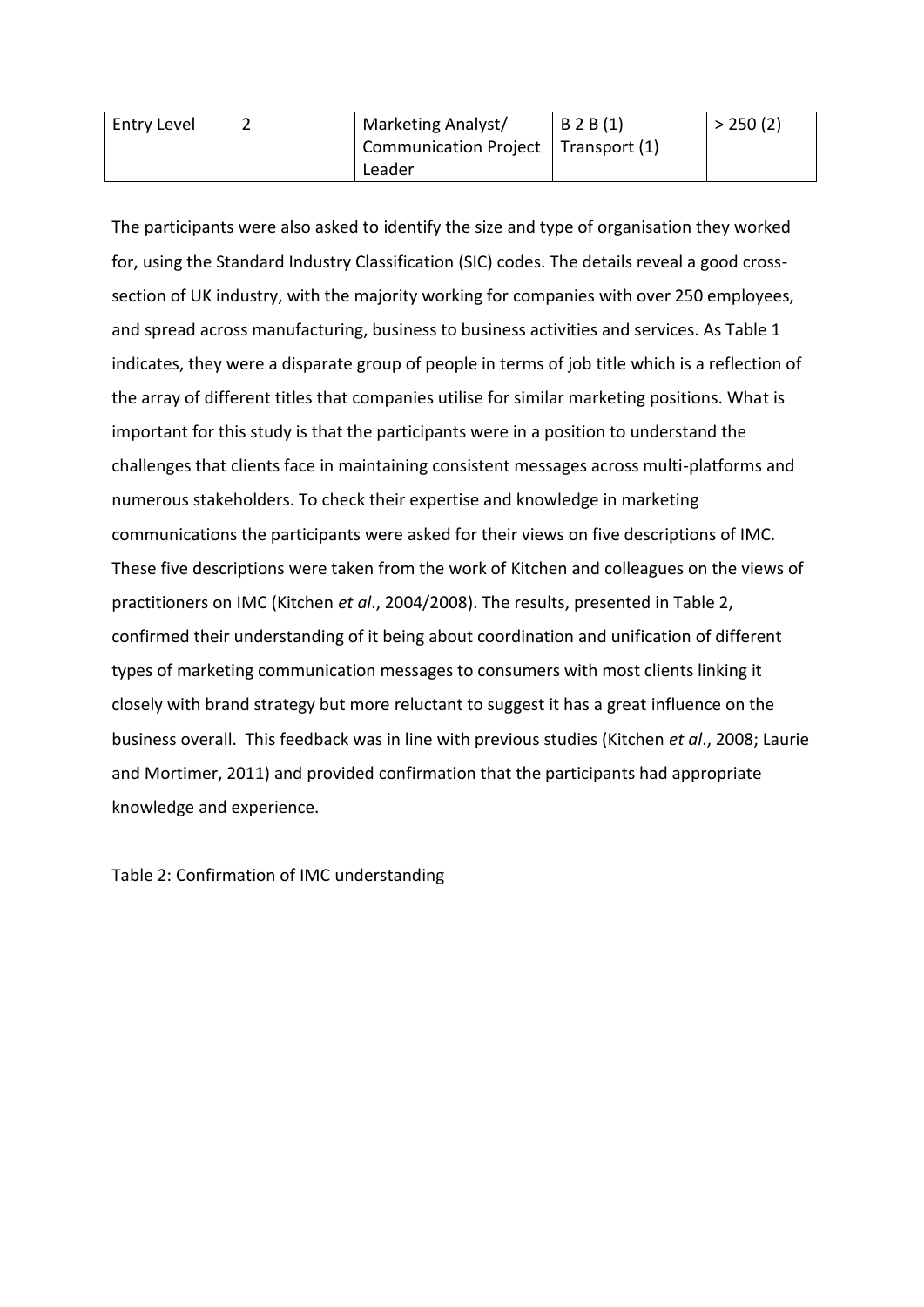

The participants were provided with four statements which were created to encapsulate a particular viewpoint that had been reported and discussed in the academic literature on the four main barriers to implementation i.e. lack of understanding, changing existing organisational structures, the need for a strategic approach with C-suite support, and the challenges of working with agencies. These statements were tested in a pilot study beforehand on four prominent members of the marketing communications industry, two on the client side of the business and two agency representatives. It was felt that this number was sufficient to identify any issues without reducing our pool of possible participants in the final study too drastically. The statements were sent by email individually with a request for them to undertake the pilot study and also provide feedback on the process. The comments received suggested that the statements and the process were straightforward and easy to understand. One participant did state that he felt some of the comments were rather controversial. After discussion, it was felt that some element of controversy may encourage participants to air their views and therefore no changes to the statements were made. These four statements were then sent out in the main study where participants were asked to agree or disagree with each statement and then explain their response. This provided the study with an overview of opinions, although obviously the numbers are small, and rich qualitative data was obtained.

The four statements are as follows: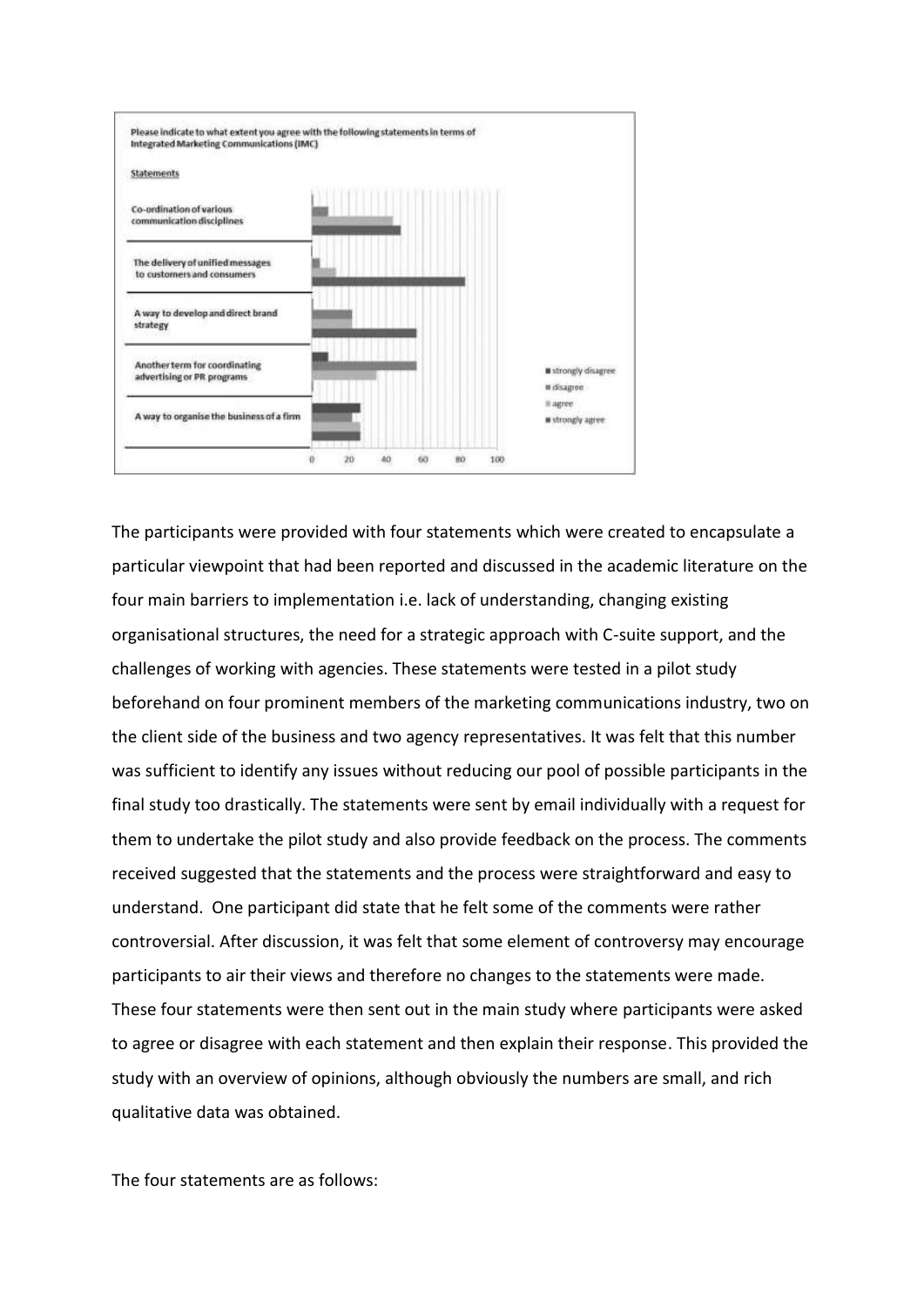S1: Client organisations find the concept of IMC difficult to understand. Instead of implementing fundamental changes they undertake small-scale adjustments which can provide disappointing results and lead to disillusionment.

The first statement explores the suggestion that there is a perceived lack of understanding of IMC within client organisations which leads clients to resist making substantial changes to such things as organisational structures and budget allocations (Luck and Moffatt, 2009) due to the high level of risk (Wright *et al*., 2004).

S2: The agency and the client's marketing department often do not have influence over the rest of the brand's organisation and this can be a barrier to full strategic integration

The second statement addresses the issue of existing structures, turf wars and the lack of influence and control that marketing departments and their agencies have within their organisations (Fill, 2013).

S3: Full integration is only possible if IMC is perceived as a strategic tool and implemented at a senior level right across the client organisation, incorporating all departments, such as Finance and Human Resources, and all internal and external stakeholders.

The third statement examines the importance of support at board level as well as exploring the clients' understanding and perception of IMC as a strategic tool (Kliatchko and Schultz, 2014).

S4: Agencies are keen to implement an IMC approach but the initiative has to come from the client. If the client is integrated then the agency is in a position to be allocated tasks to reach IMC objectives.

Lastly, the fourth statement examines the perceived responsibility for implementing IMC and the relationship between the client and the agency (Kitchen *et al*., 2008).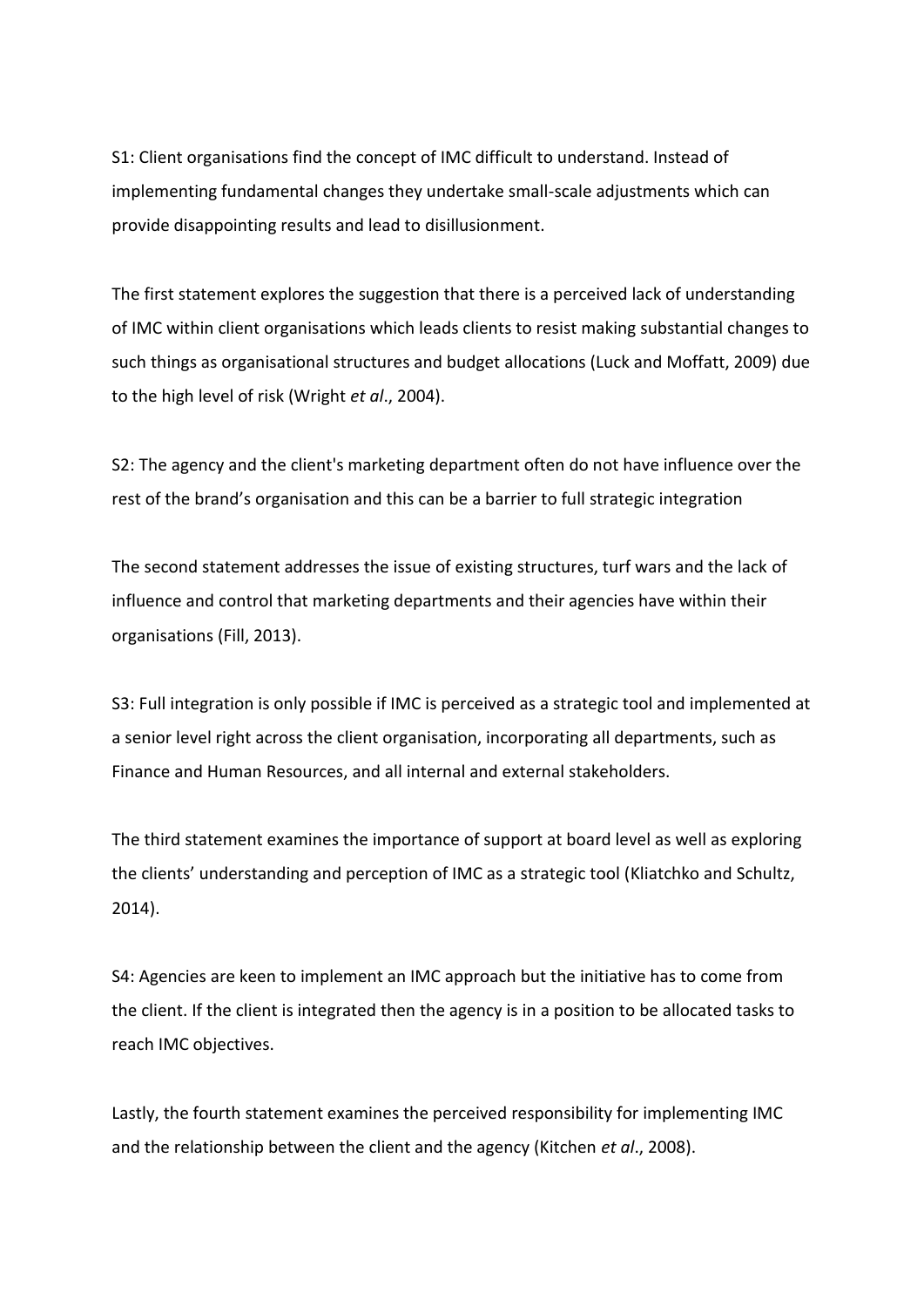The statements were designed to encourage clients to provide qualitative feedback as well as a dichotomous answer and were successful in achieving that goal. Their comments were examined and data reduction was achieved (in line with the Miles and Huberman (1994) approach) by identifying and presenting the comments that best represented the overall feedback from the clients.

# **Findings**

The participants were asked to agree or disagree with the four statements to provide some pattern recognition and then explain their response. The quotations provided were chosen to represent the main views being expressed. Each quotation has an identifier which includes the job title, type of organisation and size of organisation  $(1 = 0 - 10$  employees,  $2 =$ 11 - 50 employees,  $3 = 51 - 250$  employees and  $4 =$  over 250 employees).

# Table 3: Four statements with quantitative results



Statement 1: Client organisations find the concept of IMC difficult to understand. Instead of implementing fundamental changes they undertake small-scale adjustments which can provide disappointing results and lead to disillusionment.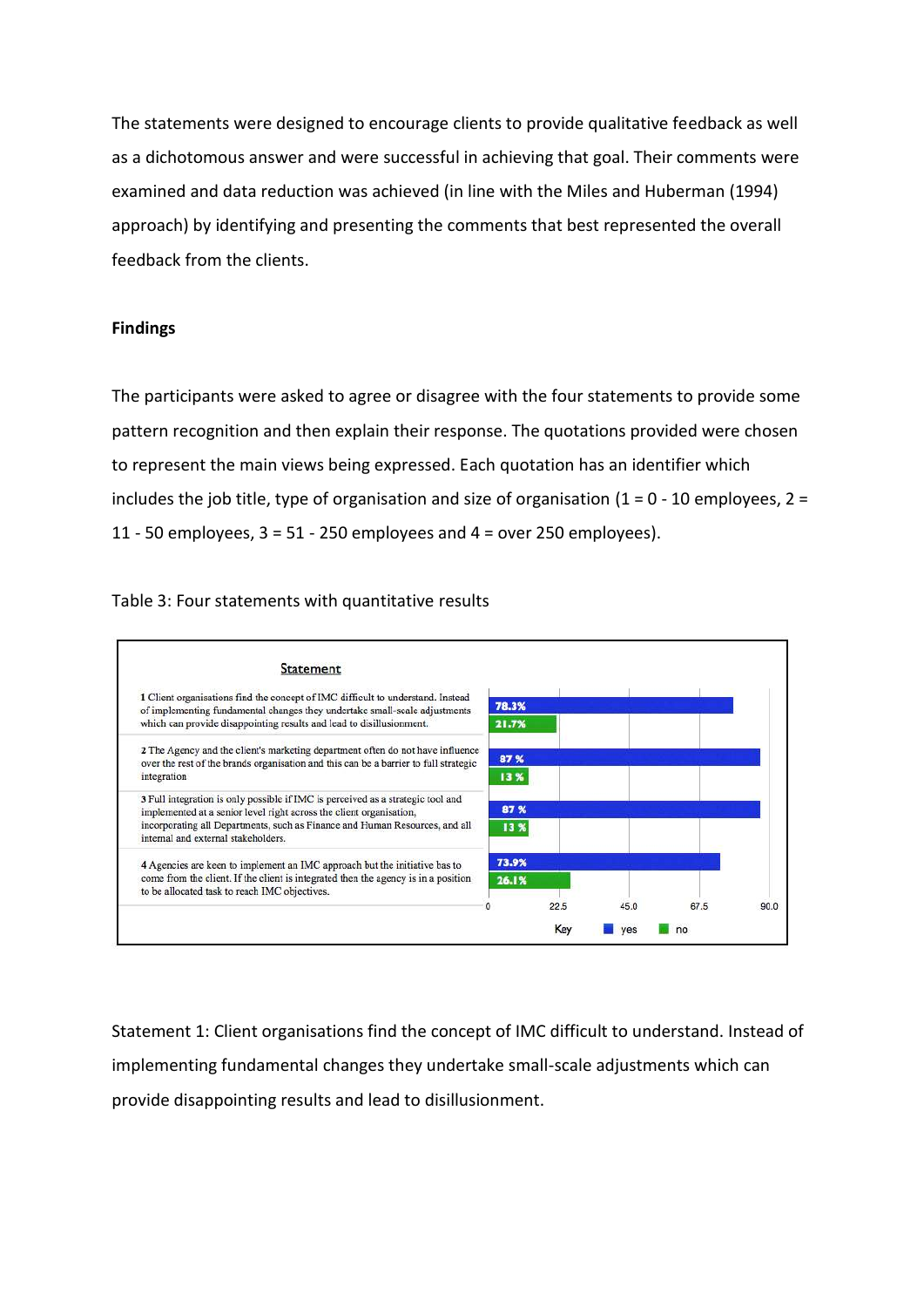The quantitative results from Statement 1 revealed that most clients supported this statement and considered IMC to be a difficult concept. This does not necessarily mean that they do not understand IMC but indicates that they perceive a lack of knowledge or uncertainty which could make them reluctant to introduce changes in their organisation. The qualitative data explain this reluctance further, as indicated in these comments.

*Lack of understanding the full process and benefits can lead to misjudged campaigns and poor results* (Marketing Manager, B2B, Size 3)

*This is very much influenced by the level of experience in the organisation....sometimes organisations think they can apply new ways, only to find out that there are cultural, functional, and other barriers that reduce the effects and implementation*  (Senior Director, Manu, Size 4)

*A lot of client organizations don't really know IMC and how to work with it.* (Consumer Activation Manager, Manu, Size 4)

*From my experience this statement is true, working in a company that comes from a very product/retail focus, and who appear to be incapable of shifting truly towards an integrated way of working.*

(Communications Manager, Manu, Size 4)

The comments revealed that participants had experienced the reluctance of organisations to take the big step into full integration because of their lack of understanding not only of the process but also of the benefits of doing so. One participant explained that organisations had to become more marketing orientated overall and it was not just an issue for IMC. The participants refer to barriers identified in the literature e.g. cultural, functional and lack of internal communications. This apprehension is understandable, particularly in today's business climate where short-term and accountable goals are often being set. If the future of a company looks challenging then clients may be more risk-adverse and introduce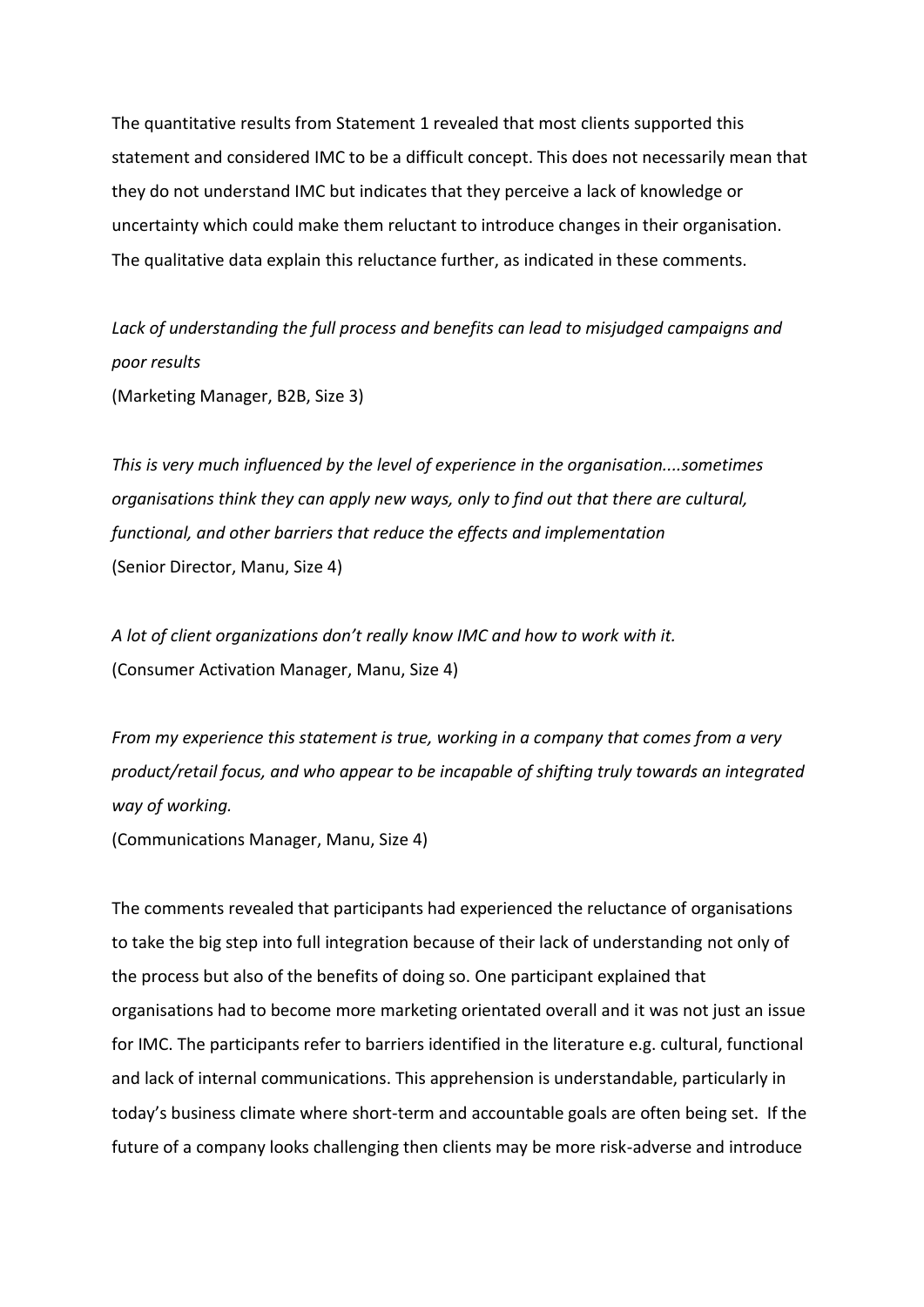more immediate but less fundamental changes to organisational structures and responsibilities.

Statement 2: The Agency and the client's marketing department often do not have influence over the rest of the brand's organisation and this can be a barrier to full strategic integration.

There was strong support for this statement, with the majority agreeing that the influence of the marketing department over other parts of the organisations is an important issue. The comments chosen illustrate the main issues identified.

*In its essence, the statement is true that even marketing departments do not have the*  influence over their internal stakeholders....especially in organisations in which marketing *has been reduced to functionalities and strategic marketing thinking is absent (which, I believe, is true for very many organisations).* (Senior Director, Manu, Size 4)

*Often departments within a business work independently, however it is down to the marketing department to drive the strategic direction (with the support of the CEO).* (Marketing Executive, Retail, Size 4)

*Partly true but even if the formal responsibility and budget ownership is not there, influencing and education can still achieve the integration.* (VP, Manu,Size 4)

*Too often in my experience, CEOs, FDs and non-execs think they know best when it comes to marketing strategy. Their thinking on marketing issues is often outdated (from my experience in service-based sectors).* (Comms Director, Not-Profit, Size 2)

*In brand-centric organisations this should be easier – marketing is recognised as a key business driver (board role) and integrated in business planning, rather than add-on.*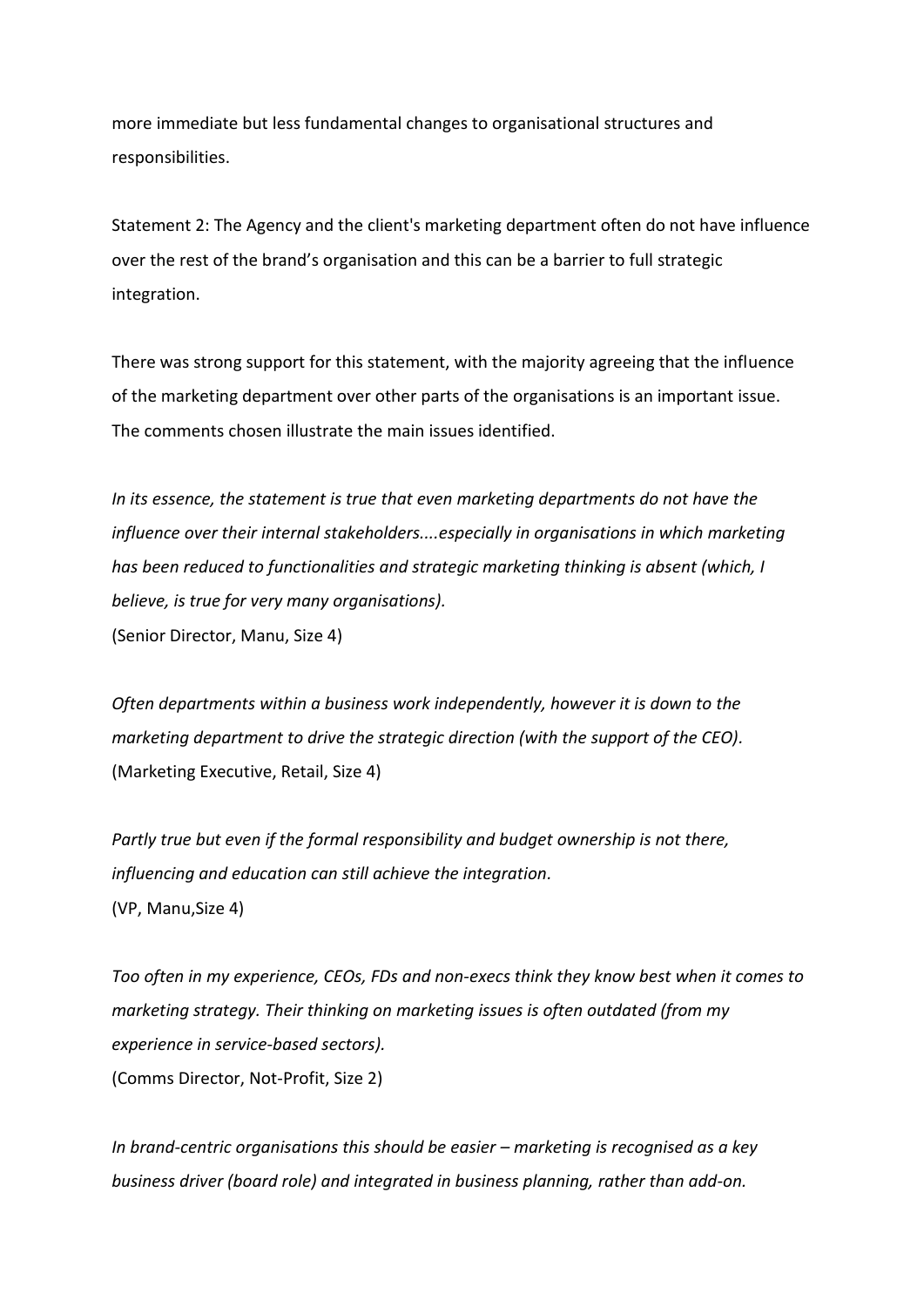## (Marketing Director, Manu, Size 4)

The participants discussed the importance of being brand-centric and how this approach needed to infiltrate other departments and be a key business driver in order to achieve true integration. However, it was recognised that this approach may be achieved in true brand focused organisations but not in others. Participants explained that many departments worked quite independently and due to lack of strategic thinking, were not included in the marketing agenda. Although C-suite support was not referred to in the statement, its importance came through clearly, with many statements referring to their role. Some respondents explained that if they do not have the support of the CEO or someone at board level then gaining cooperation of other departments can be difficult to achieve. Others comment that there might be CEO support but their knowledge of IMC can be weak or outof-date which is not helpful.

Statement 3: Full integration is only possible if IMC is perceived as a strategic tool and implemented at a senior level right across the client organisation, incorporating all departments, such as Finance and Human Resources, and all internal and external stakeholders.

These results would suggest that the clients are aware of the need to integrate IMC at the strategic level, with the majority of the clients agreeing with the statement. The influence that the marketing department can have over others is again evident in the comments provided.

*...But of course this is very difficult to achieve in practice, given that the marketing function is rarely the core department, capable of wielding the influence to drive this approach.* (Comms Director, Not-Profit, Size 2)

*Does not need to include all departments only relevant ones (Marketing, Product, Brand, to some extent Sales)* (Marketing Director, Manu, Size 4)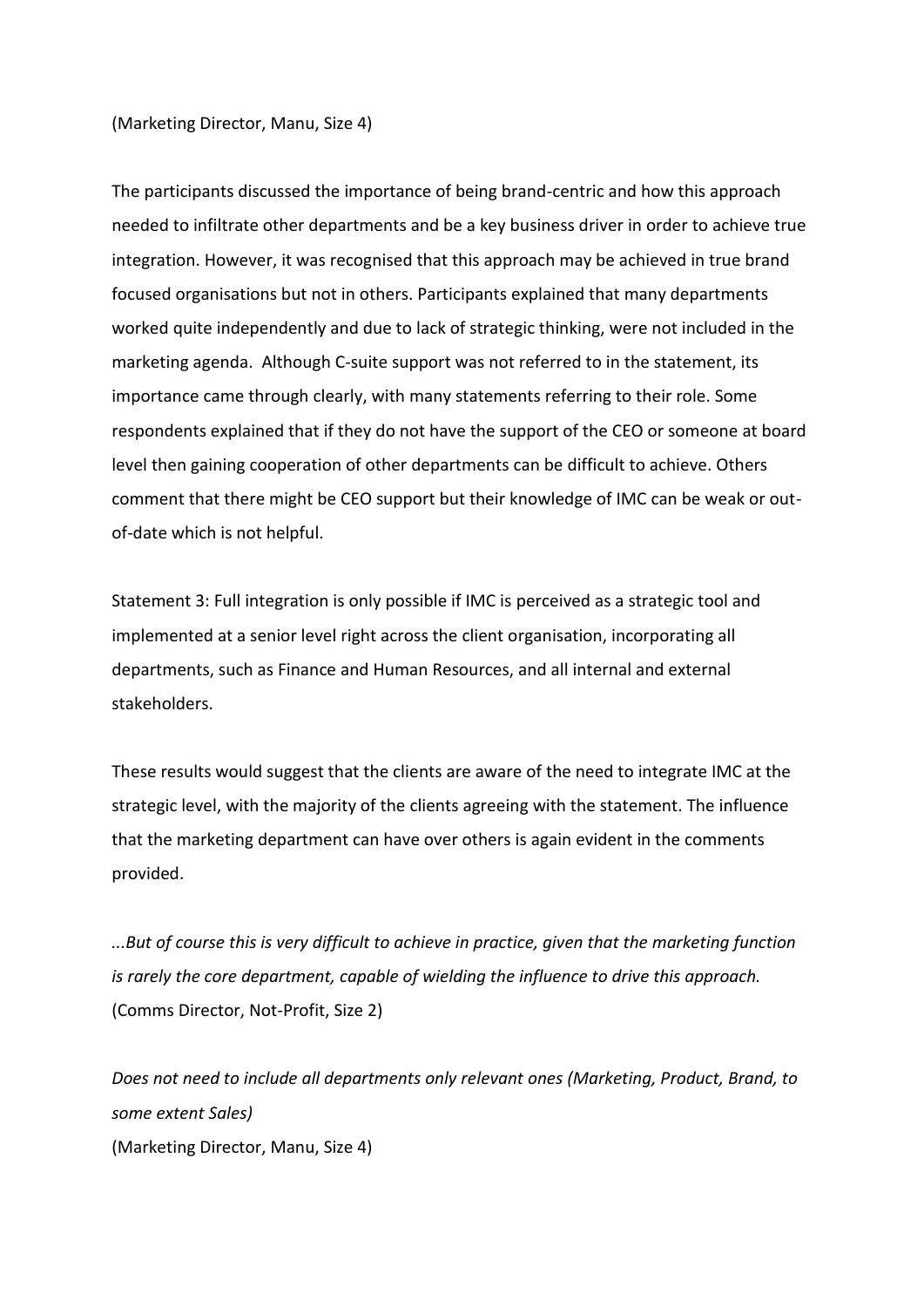*The whole company should live and breathe the same objectives and culture*  (Marketing Ex, Retail, Size 4)

It is of interest to compare the last two comments as they represent a difference of opinion of the participants with one questioning whether the HR department and Finance needed to be included in this process. This is evidence that some clients still perceive IMC at a brand level compared with corporate or strategic level. However, overall, the clients indicated that they did appreciate the importance of involving the whole organization which suggests that their knowledge of IMC may be stronger than they perceive it to be, as indicated in Statement 1.

Statement 4: Agencies are keen to implement an IMC approach but the initiative has to come from the client. If the client is integrated then the agency is in a position to be allocated tasks to reach IMC objectives.

This statement on the client-agency responsibility for IMC implementation created more disagreement and discussion than the other statements. The majority of the clients stated that it was up to the client to implement IMC. The following statements provide an insight into the perceptions of clients in relation to this issue.

*Agencies are not empowered to change client organisations so it has to come from the client*.

(Consultant, Financial, Size 3)

*IMC cannot just be ´inflicted´...the client company needs to believe in the benefits and ROI of IMC.* (Senior Director, Manu, Size 4)

*It's not only about agency issues. The integrated approach has to be implemented all through the clients organisation, working with the internal culture, brands, R&D, products and channels etc.*

(Consumer Activation Manager, Manu, Size 4)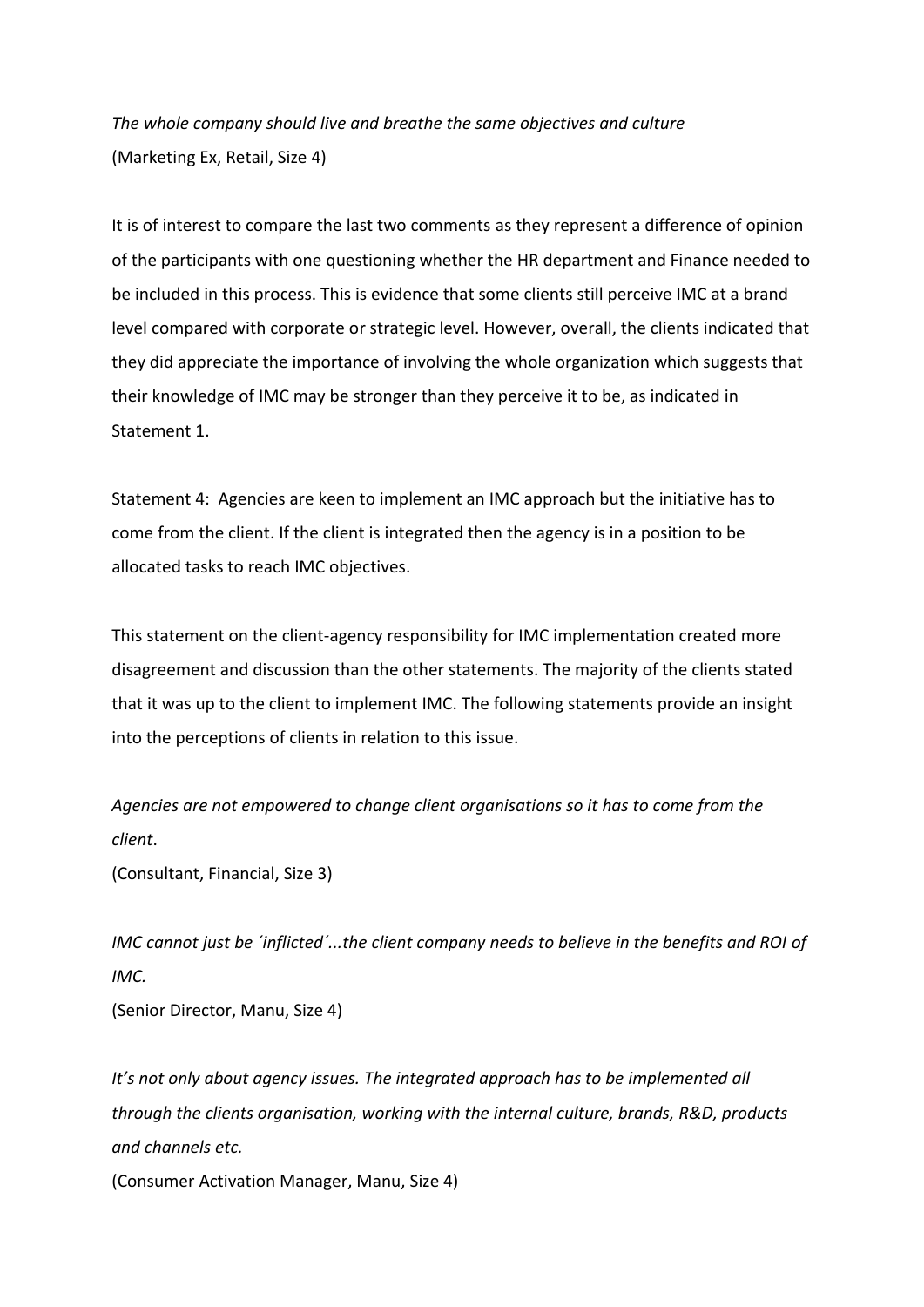These comments suggest that some clients feel that the implications of IMC go much further than the work of their advertising agencies, with other departments being involved that are outside the remit of the agency and consequently it has to come from within. However, some of the clients were quite vocal in their views stressing that the agency does have a role to play here. Because this is the largest group of clients who disagreed with the statement some of their comments are also interesting to examine.

*A good agency won't wait for the client! In my experience when using agencies I go to them because I want their expertise....I want them to look into the business and give added value and that means proposing IMC if required.* (Director, Consultant, Size 1)

*There is no reason why the agency could not initiate this way of working.* (VP, Manu, Size 4)

These comments indicate some differences in the relationships that exist between agencies and clients. There is certainly evidence that some agencies are getting more involved with branding issues and producing work for not only external but also internal audiences. One of the participants highlighted the fact that if the agencies are not integrated amongst themselves it makes it more difficult for the client to adopt an integrated approach.

*Yes, but I would also challenge agencies to become more integrated themselves. A lot of agencies come from one discipline, and find it difficult to break away from this and to work with an IMC approach*.

(Comms manager, Manu, Size 4)

# **Discussion**

The findings firstly indicate that these UK clients are facing similar challenges and barriers to those identified in the literature from other countries (e.g. Eagle and Kitchen, 2000; Ewing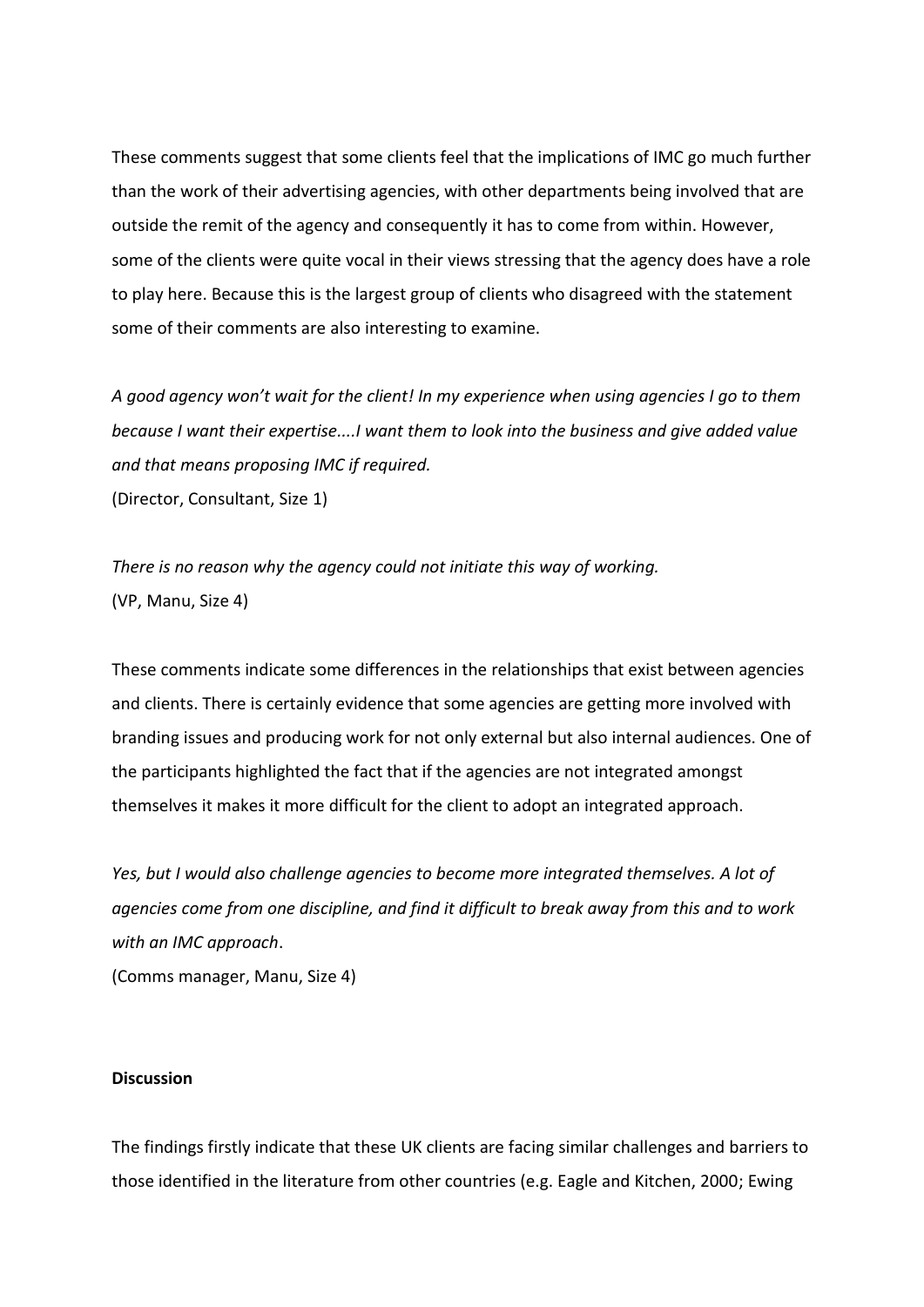*et al*, 2000). This similarity raises alarm bells when one considers that fifteen years has passed since these studies were reported, and yet little seems to have changed, despite the advancement of IMC understanding in the academic literature during this time. The results highlight three main barriers: a perceived lack of knowledge in the area, the marketing department lacking a strong enough voice within the organisation and agencies not assisting in the implementation of IMC. Each barrier is now discussed in turn, along with practical and theoretical implications.

Firstly, results suggest that clients feel that they do not fully understand IMC or how it should be implemented and consequently are not executing the necessary changes. Although there is evidence that their knowledge is generally in line with practitioners, wavering between brand and strategic levels of operation (Laurie and Mortimer, 2011), they perceive a lack of understanding which is leading to lack of confidence. These findings are in line with empirical studies on clients' views of their IMC knowledge undertaken in New Zealand (Eagle and Kitchen, 2000) and Sweden (Holm, 2006). Such trepidation is understandable. The external landscape is changing rapidly, due mainly to the exponential growth of information technology, and it takes confidence for clients to make strategic decisions in such an environment. The conflict theory of decision-making helps to explain how this high-risk situation has led to lack of progress, due to procrastination, shifting responsibility or deciding to do nothing (Wright *et al*., 2004). It is therefore imperative that this lack of confidence is addressed. Perhaps this situation is not surprising when we consider that many marketing personnel at higher levels of client organisation may have obtained their marketing qualifications, if any, before IMC was an important part of the syllabus. It is therefore necessary for academics and trade organisations to create relevant training materials, workshops and courses, aimed at not only marketing staff but also top management. The UK Chartered Institute of Marketing (CIM) does have a category entitled 'Integrated Marketing Communications' in their Marketing Excellence Awards which is encouraging (CIM, 2015). A closer look, however, reveals that the awards adopt this tactical definition of IMC; 'This award will recognise the organisation that has demonstrated excellence through the use of multiple channels to meet or exceed campaign objectives' (CIM, 2015). Although it is obviously important to recognise success at the tactical level, the more strategic challenges seem to be overlooked. Ironically, the CIM Marketing Confidence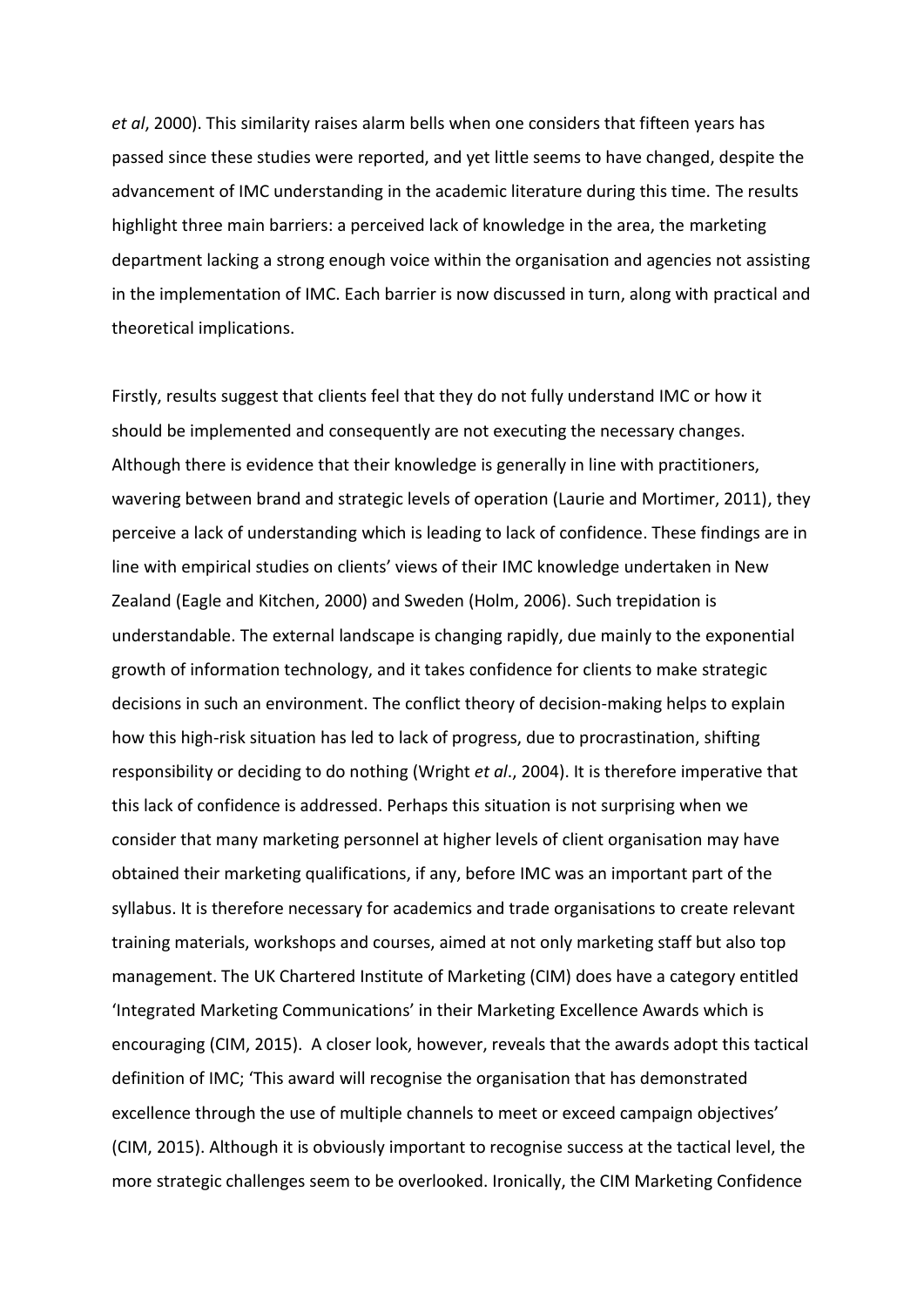Monitor Report (2013) states that 'greater emphasis is now placed on marketing's contribution to strategy, influence on corporate decisions and ability to work across the organization' (p. 4) and yet their training schedule does not seem to reflect that.

The other main finding is the lack of authority or influence that marketing departments have over other sections of the organisation, particularly when there is no integration champion at board level. If full integration can only be achieved with the contribution and cooperation of both internal and external stakeholders, (Luck and Moffatt, 2009) then this lack of involvement of internal audiences in different departments is a significant problem. This is obviously linked to entrenched organisational structures and inflexible lines of authority as identified in the literature (Eagle and Kitchen, 2000). The social exchange theory, as discussed earlier, proposes that when levels of control or authority are low, co-operation can still be achieved if levels of trust are high (Das and Teng, 1998). These findings would suggest that marketing departments may have both low control and low trust across other departments. The influence that marketing departments have over other departments is an area of research in its own right and has gained a lot of attention over recent years due to evidence of a correlation between a strong marketing department and business performance (Auh and Merlo, 2011). Merlo (2011) found a need for more formal training and education of marketing issues with top management in order to increase the legitimacy of marketing and its contribution. However, It is also important that marketing departments consider their own image internally and ensure that they are perceived to be a hub of useful information and that they communicate appropriately to internal and external staff (Verhoef and Leeflang, 2009). Nath and Mahajan (2011) found that the more critical resources the Chief Marketing Officer (CMO) is responsible for, including Sales, the more influence he or she will have at board level, particularly if the marketing experience at board level is generally low. Unfortunately, the CIM report (2013) identifies that two of the main challenges facing marketing professionals today are that CMOs do not have the same credibility as CFOs and that marketing is not understood by other business departments. Such a situation would suggest a need to strengthen clients' skills in terms of internal communications and internal marketing.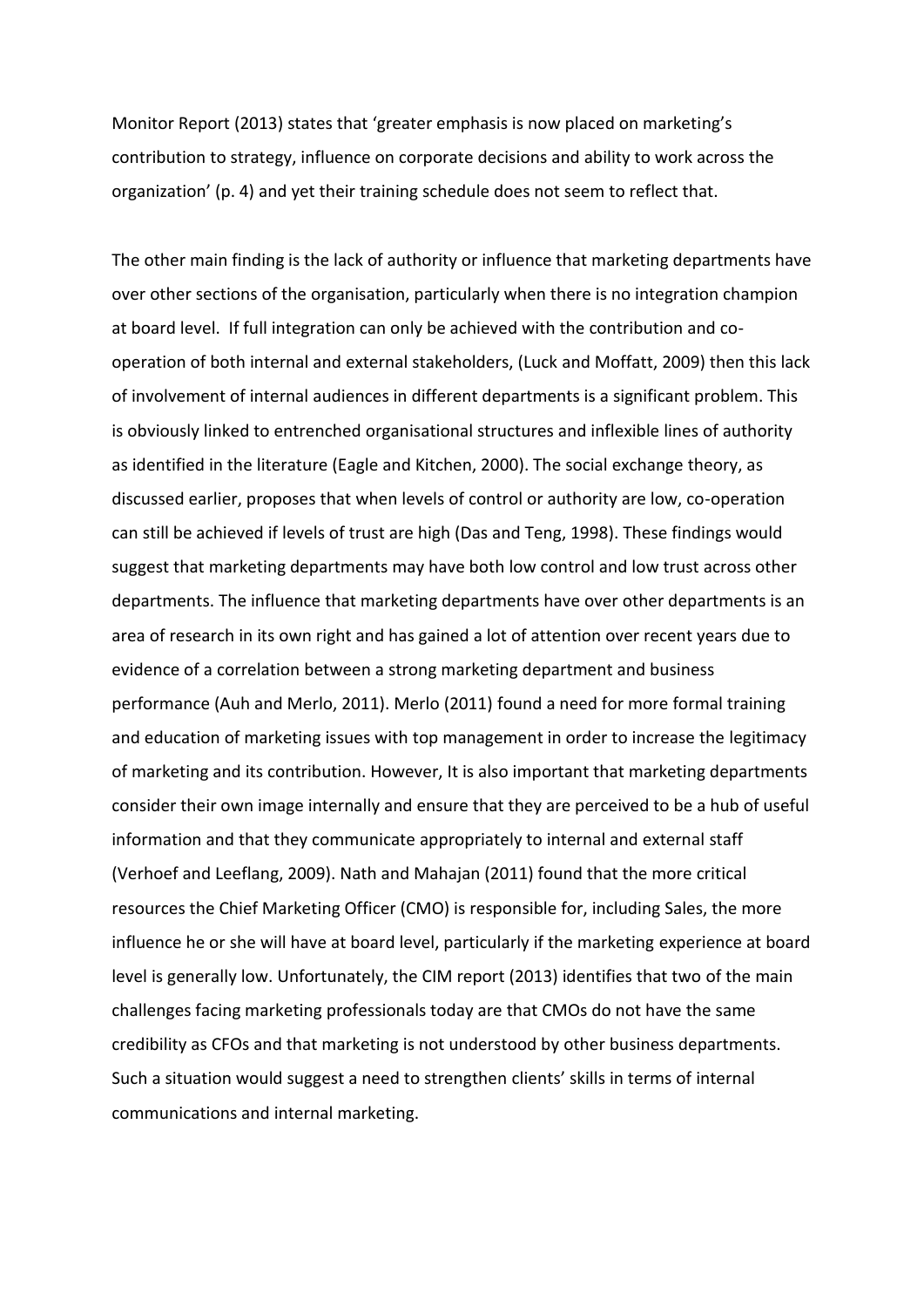Although the majority of clients acknowledge that it is their responsibility to implement IMC, the role of agencies in this seems to be unclear. The studies by Kitchen *et al*. (2004, 2008) on the agency viewpoint concludes that agencies can help and encourage with a 'bottom up' approach but it ultimately comes down to the client. It would seem from these results that clients generally agree with that, because of the need to implement IMC across the whole organisation. Presumably if the marketing department is having difficulty communicating consistent messages internally, as indicated earlier, then it is unlikely that the outside agency will be any more successful, unless they have the ear of an influential member of the board, particularly if the agencies themselves are not working together (Ewing, *et al*., 2000; Child, 2012).A Client/Agency Relationship survey, undertaken by Forbes in September 2014 in the US found that clients are increasingly bringing strategic decisions in-house and perceiving agencies less as partners and more as suppliers (Dan, 2014). Not surprisingly, the agency world may disagree with this. Murphy (2015), the CEO of a large and successful London agency, states that clients are expecting their agencies to become more strategic and to 'anchor their total brand experiences'. He proposes that this will lead to a move back to full-service agencies and a more seamless approach to create strong brand strategies. There also seems to be a growing trend in communications solutions to consider more stakeholders than just the customer, with the internal audience being increasingly recognised by agencies as an important part of the answer (Derrick, 2012). The clear message is that IMC is challenging existing client/agency relationships and ways of working. Integration demands a collaborative and supportive working environment between not only the client and their agencies but also between the agencies themselves. This collaboration is difficult to nurture if clients are bringing more work in house and the contribution of agencies is being questioned.

### **Limitations and Future Research**

This research provides an insight into the perceptions of a number of UK clients on IMC and the challenges of implementation. It has brought together the views of senior directors and managers across a spectrum of different industries. However, it must be acknowledged that the sample is small and therefore generalisations need to be conducted with care and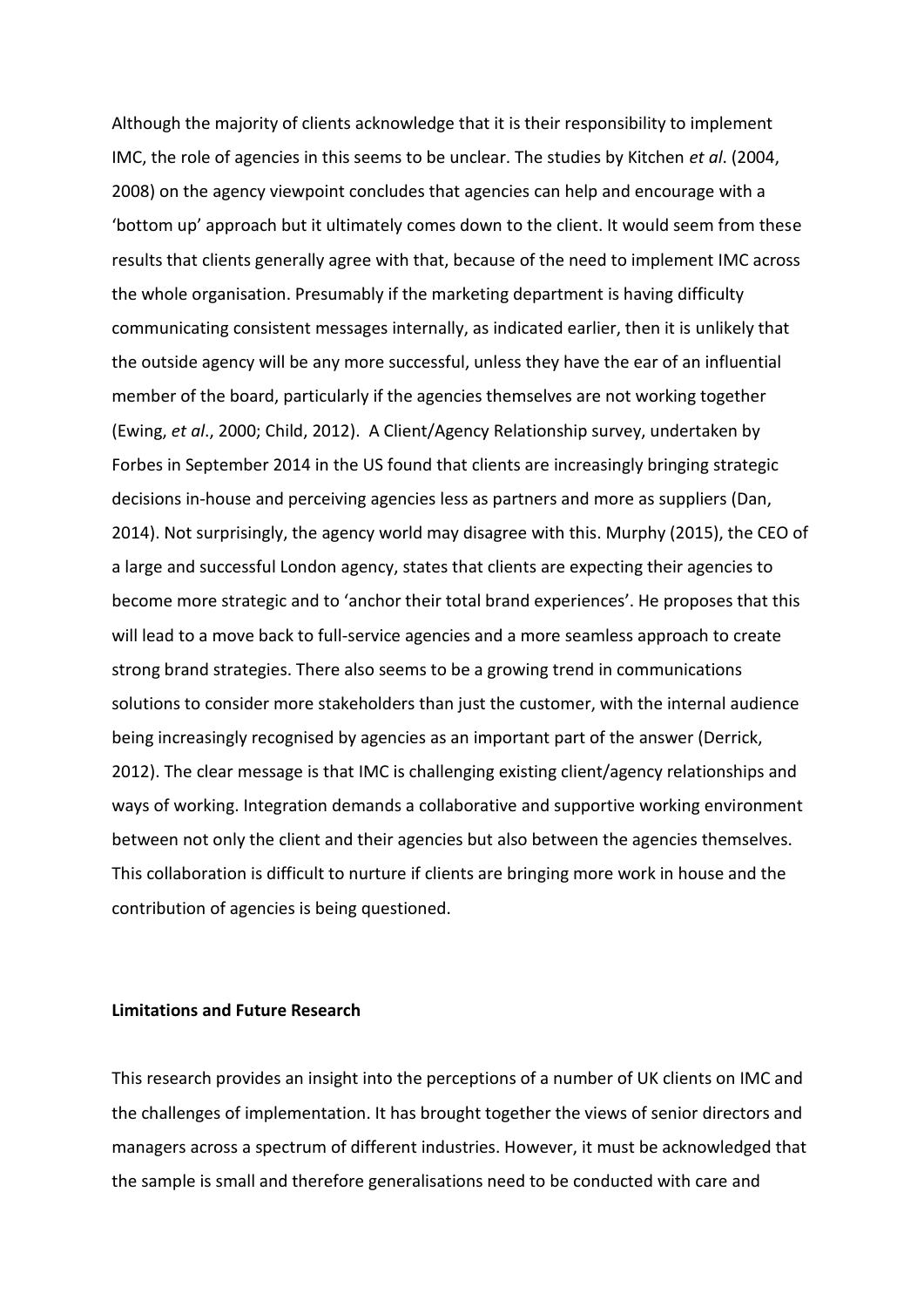further investigation is needed. The study also only collected the views of one person within each organisation and these views may vary across the same institution. Although the study collected qualitative data, the research instrument prevented an in-depth exploration of issues facing these professionals and was limited to the topics raised by the four statements provided. Indeed, it is planned to explore these initial results further by undertaking more in-depth interviews with some of the participants. Nonetheless, the findings have revealed some interesting insights into the challenges that some clients perceive and opened up areas for future research. The application of the conflict theory and the social exchange theory has been useful in this study to explain some of the findings and if IMC is to be recognised as a strategic approach to marketing communications then change management research, more commonly discussed in the industrial marketing and marketing management literature, needs to be undertaken in the communications context. An example of such a study is Finney and Scherrebeck-Hansen (2010) who developed a model which identified rational, power, political and control influences being experienced by an organisation when undertaking organisational change due to a rebranding exercise, one of the few studies to bring change management and marketing communications disciplines together. This model could be tested in the context of IMC implementation. Case studies of successful integration are also required to not only illustrate the benefits of IMC but also to contribute towards the creation of practical guidelines for organisations to follow. It has been suggested in the findings that the challenges facing the implementation of IMC will vary depending on the type of client organisation and an investigation into the impact of industry type and also organisation structure may throw some light on these differences. Such an investigation would benefit from a more exploratory inductive research approach which is presently lacking for the present literature which is mainly underpinned by surveys. The need for more case studies and in-company research has also been highlighted recently by Kitchen and Burgmann (2015). Lastly, more investigation is needed in to the client/agency relationship and the conditions required for that relationship to support IMC, perhaps by studying specific structures and models to provide the necessary detail.

# **Conclusion**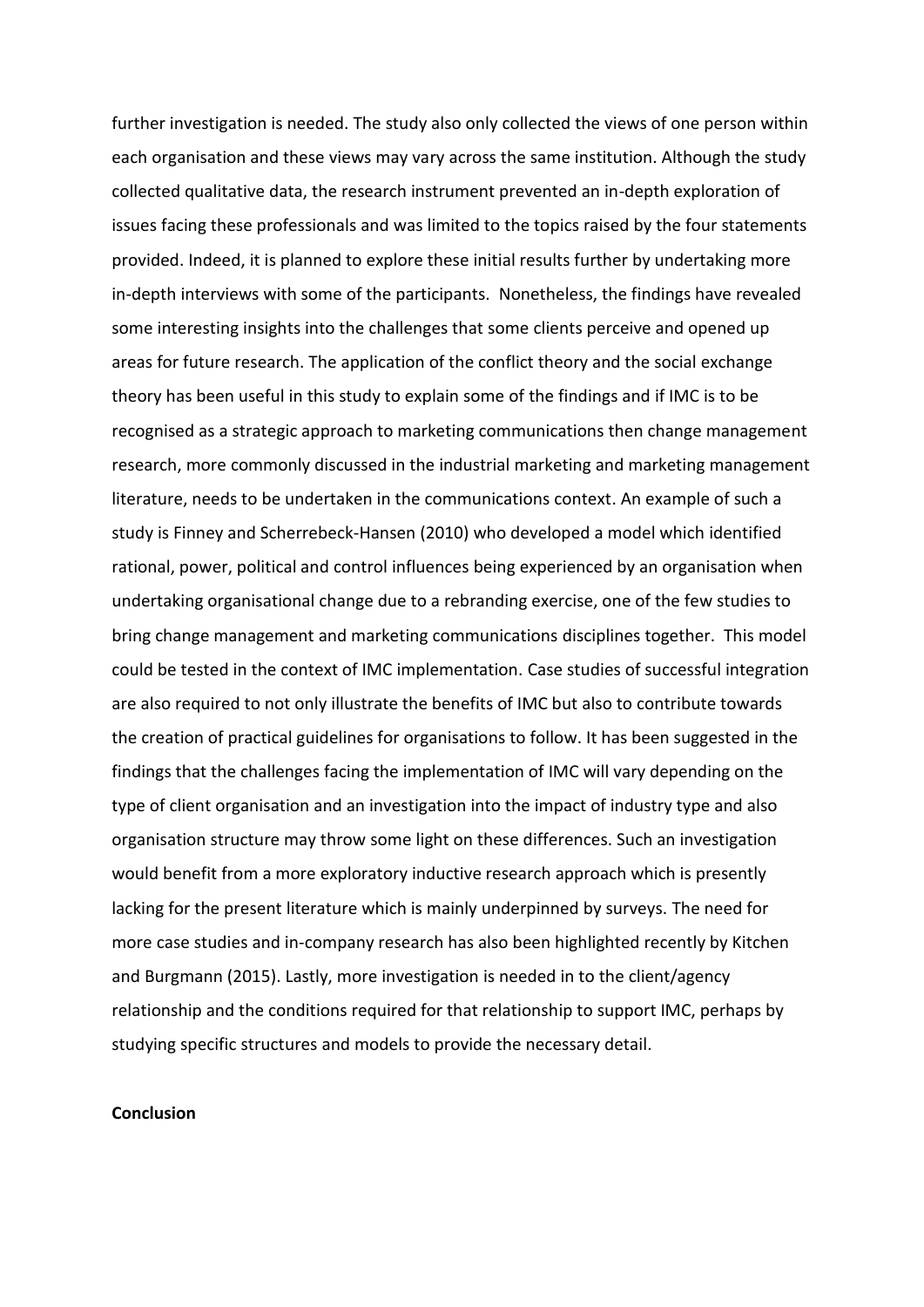It is increasingly acknowledged that the role of the client is key in the implementation of IMC and yet clients have been the unknown quantity in the industry due to lack of research, particularly in the UK. This study goes some way to addressing the balance. The findings indicate that the three main barriers to implementation are that clients do not feel confidence in their level of understanding of IMC, that the marketing department does not have sufficient authority or influence over other parts of the organisation to implement IMC fully, due partly to a lack of representation at board level, and that there is some uncertainty over the role that agencies should play. These results have some similarities with studies conducted in other countries more than fifteen years ago which is an indication that, while our understanding of IMC has developed from an academic perspective during this time, this is not reflected in clients' experiences. It is important for the advertising industry and academics to provide appropriate support in terms of training, examples of good practice and the creation of more practical guidelines to assist clients in convincing internal colleagues of the benefits of IMC, and to have the knowledge and confidence to make the necessary changes. Only then will more companies be able to benefit for the increased business performance that IMC can provide.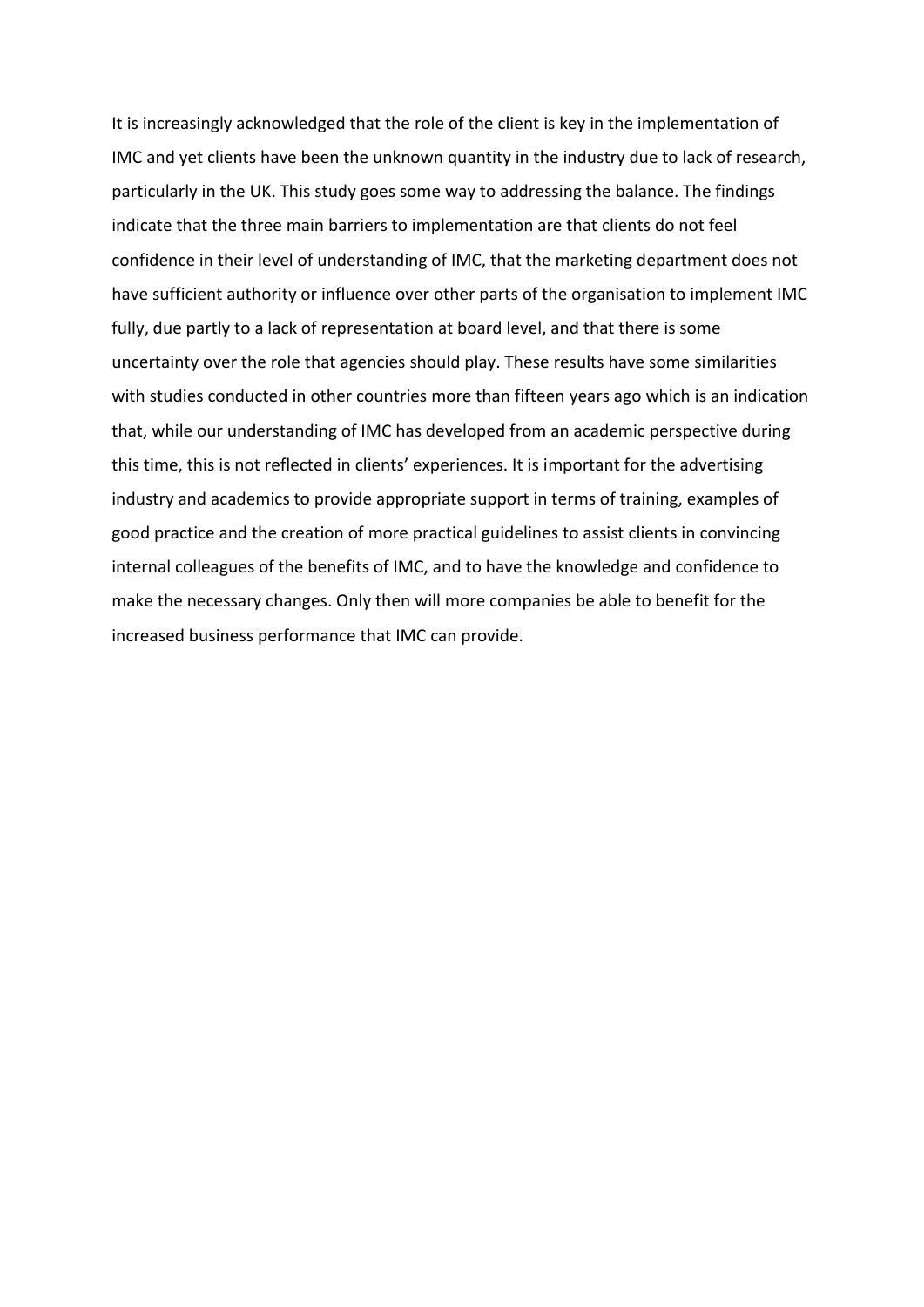### **References**

Auh, S. and Merlo, O. (2012), "The power of marketing within the firm: Its contribution to business performance and the effect of power asymmetry", *Industrial Marketing Management,* Vol. 44, pp. 861 – 873.

Barker, R. (2013), "Strategic integrated communication: An alternative perspective of integrated marketing communication?" *Communicatio: South African Journal of Communication Theory and Research,* Vol. 39 No.1, pp. 102 – 121.

Biraghi, S. and Gambetti, R. C. (2013), "Corporate branding: Where are we? A systematic communication-based inquiry", *Journal of Marketing Communications*, Vol. 21, No. 4, pp.  $260 - 283$ .

Child, L, (2012), "Managing integration: The route to integration", *Admap*, Sept.

CIM (2013) "Marketing Confidence Monitor Report" available at: http://[www.cim.co.uk](http://www.cim.co.uk/) (accessed  $10^{th}$  August, 2015)

Christensen, L. T., Firat, A. F. and Trop, S. (2008), "The organisation of integrated communications: toward flexible integration", *European Journal of Marketing*, Vol. 43, No. 2, pp. 421 – 452.

Christensen, L. T., Firat, A. F. and Cornelissen, J. (2009), "New tensions and challenges in integrated communications", *Corporate Communications: An international Journal*, Vol. 14, No. 2, pp. 207 – 219.

Cropanzano, R. And Mitchell, M. S. (2005), "Social Exchange Theory: An Interdisciplinary Review", *Journal of Management*, Vol. 13, No. 6, pp. 874 – 900.

Dan, A. (2014), "What CMOs Are Saying about the Future of Their Relationships with Agencies" available at http://[www.forbes.com](http://www.forbes.com/) (accessed 4th August, 2015)

Das, T. K. and Teng, B. (1996), "Between trust and control: developing confidence in partner cooperation in alliances", *Academy of Management review*, Vol. 23, No. 3, pp. 491 – 512.

Derrick, S. (2012), "Roundtable Discussion: Plotting the integration journey", available at http:/[/www.Campaignlive.co.uk](http://www.campaignlive.co.uk/) (accessed on 24<sup>th</sup> July 2015)

Duncan, T. R. and Everett, S. E. (1993), "Client Perceptions of Integrated Marketing communications", *Journal of Advertising Research*, Vol. 33, No. 3, pp. 30 – 39. Duncan, T. R. and Moriarity, S. E. (1998), "A communication-based marketing model for

managing relationships", *Journal of Marketing*, Vol. 62, No. 2, pp. 1 – 13.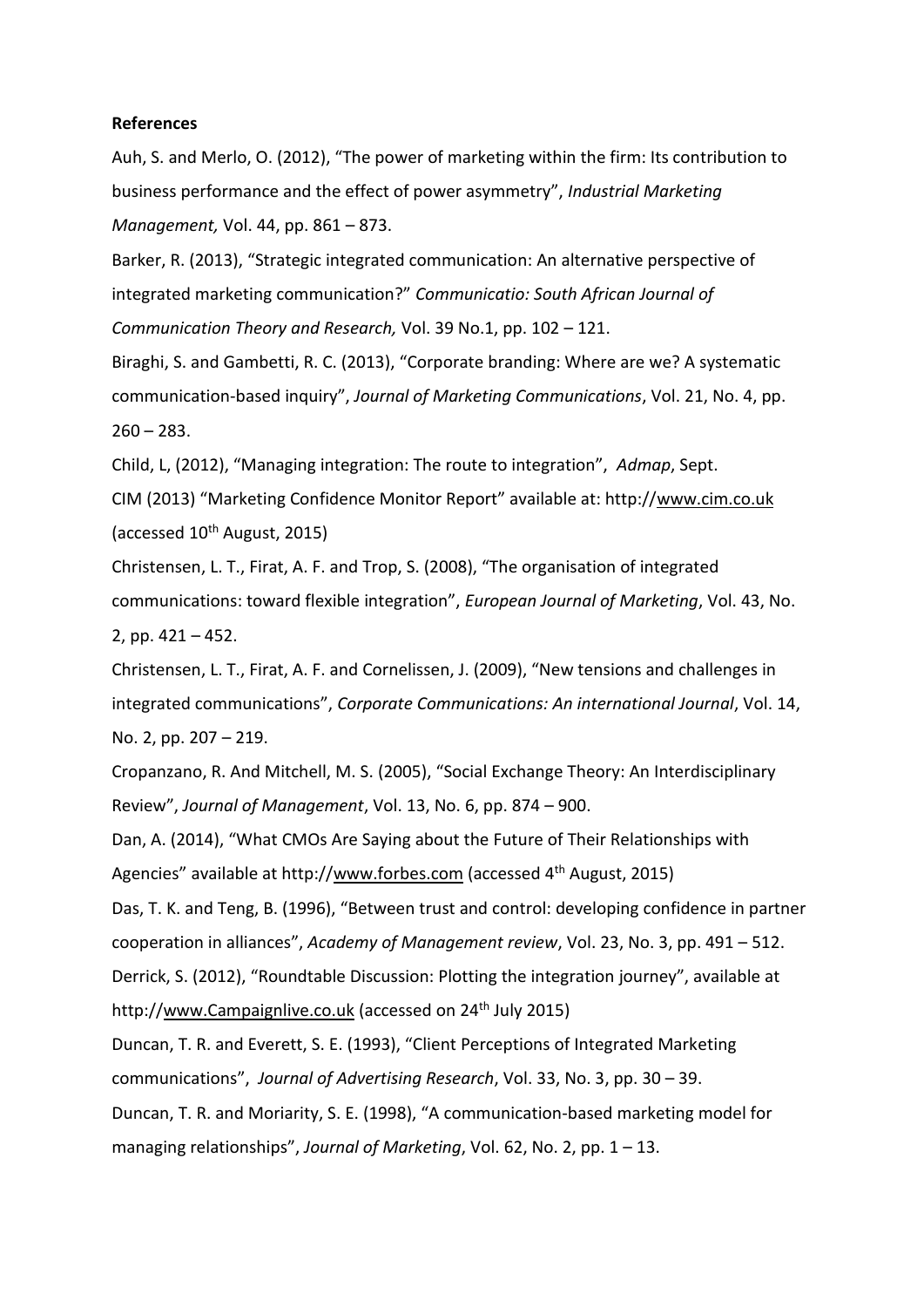Eagle, L. and Kitchen, P. (2000)," IMC, brand communications, and corporate cultures", *European Journal of Marketing*, Vol. 34, No. 5/6, pp. 667-686.

Eagle, L., Kitchen, P. J. and Bulmer, S. (2007), "Insights into interpreting Integrated Marketing Communications: A two-nation qualitative comparison", *European Journal of Marketing*, Vol. 41, No. 7/8, pp. 956 – 970.

Easton, G. (2010), "Critical realism in case study research". Industrial Marketing Management, Vol. 39 pp. 118 – 128.

Econsultancy (2013) "State of Integrated Marketing: Challenges and Rewards on the Road Ahead" available at

[http://idma.ie/wp-content/uploads/2014/05/State\\_of\\_Integrated\\_Marketing\\_Report.pdf](http://idma.ie/wp-content/uploads/2014/05/State_of_Integrated_Marketing_Report.pdf) (accessed on 14th July 2015).

Einwiller, S. A. and Boenigk, M. (2012), "Examining the link between integrated communication management and communication effectiveness in Medium-sized enterprises", *Journal of Marketing Communications*, Vol. 18, No. 5, pp. 335-361.

Ewing, M. T. (2009), "Integrated marketing communications measurement and evaluation", *Journal of Marketing Communications*, Vol. 15, Issue 2/3, pp. 103 – 117.

Ewing, M. T., De Bussy, N. M. and Caruana, A. (2000), "Perceived agency politics and conflicts of interest as potential barriers to IMC orientation", *Journal of Marketing Communications*, Vol. 6, Issue 2, pp. 107 – 119.

Fill, C. (2013), *Marketing Communications: brands, experiences and participation*, 6th Edition, Financial Times/Prentice Hall.

Holm, O. (2006)," Integrated Marketing Communication: from tactics to strategy", *Corporate Communications: An International Journal.* Vol. 11, No. 1, pp. 23 – 33. Institute of Practitioners in Advertising (2006), "Magic and Logic: Re-defining sustainable business practices for agencies, marketing and procurement" available from [http://www.magicandlogic.co.uk](http://www.magicandlogic.co.uk/) (accessed 10<sup>th</sup> June, 2015).

Institute of Practitioners in Advertising (2010), "Agencies working better together: How clients can manage multiple communications agencies to achieve better results". Retrieved from [http://www.ipa.co.uk](http://www.ipa.co.uk/) (accessed on 2<sup>nd</sup> July 2015).

Johansen, T. S. and Andersen, S. E. (2012), "Co-creating ONE: rethinking integration within communication", *Corporate Communications: An International Journal*, Vol. 17, No. 3, pp.  $272 - 288$ .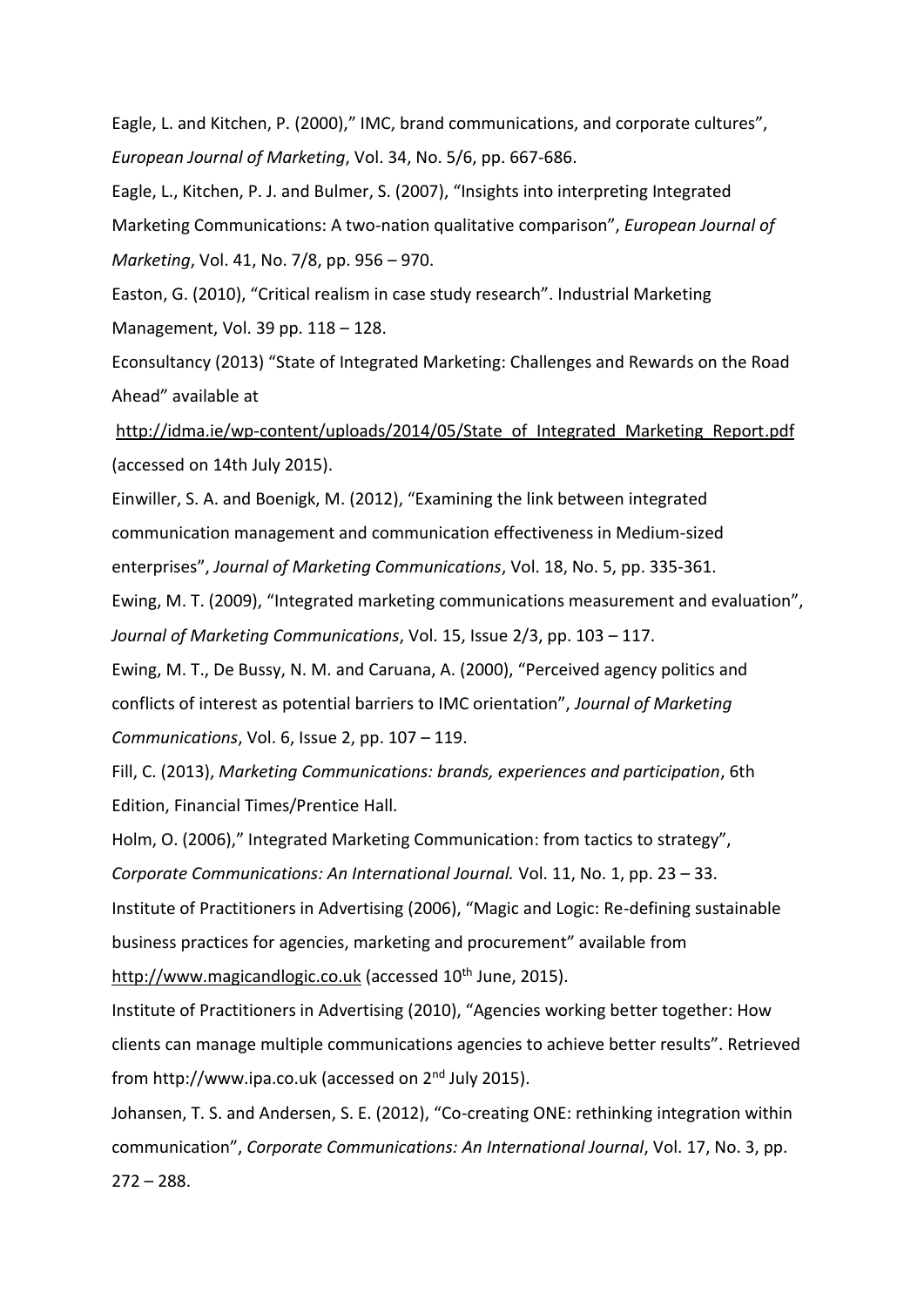Kerr, G. and Patti, C. (2013), "Strategic IMC: From abstract concept to marketing management tool"*, Journal of Marketing Communications*, Vol. 21 (5), pp. 317 – 339). Kitchen P. J. and Burgmann, I. (2015), "Integrated marketing communication: making it work at a strategic level", *Journal of Business Strategy*, Vol. 26(4), pp. 34 – 39. Kitchen, P. J. and Burgmann, I. (2010), "Integrated Marketing Communication", In Sheth, J.

N. and. Malhotra, N. K. (Eds.) *Wiley International Encyclopaedia of Marketing*, John Wiley and Sons Ltd.

Kitchen, P. J., Kim, I. and Schultz, D. E. (2008), "Integrated Marketing Communications: Practice Leads Theory", *Journal of Advertising Research*, Vol. 48, No.4, pp. 531 – 546.

Kitchen, P. J. and Schultz, D. E. (1999), "A multi-country comparison of the drive for IMC", *Journal of Advertising Research*, Vol. 39, No.1, pp. 21 – 38.

Kitchen, P. J. and Schultz, D. E. (2009), "IMC: New horizon/false dawn for a marketplace in turmoil?", *Journal of Marketing Communications*, Vol. 15, No. 2, pp. 197 – 204.

Kitchen, P. J., Schultz, D. E., Kim, I., Han, D, and Li. T. (2004), "Will agencies ever 'get' (or understand) IMC?", *European Journal of Marketing*, Vol. 38, No. 11/12, pp. 1417 – 1436. Kliatchko, J. (2008), "Revisiting the IMC construct: a revised definition and four pillars", *International Journal of Advertising*, Vol. 27, No. 1, pp. 113 – 160.

Kliatchko, J. and Schultz, D. E. (2014), "Twenty years of IMC: a study of CEO and CMO perspectives in the Asia-Pacific region", *International Journal of Advertising*, Vol. 33, No. 2, pp. 2 – 17.

Laurie S. and Mortimer, K. (2011), "IMC is dead. Long live IMC" Academic vs Practitioners' views, *Journal of Marketing Management*, Vol. 27, No. 13/14, pp. 1464 – 1478. Luck, E. and Moffatt, J. (2009), " IMC – Has anything really changed? A new perspective on an old definition", *Journal of Marketing Communications*, Vol. 15, No. 5. Pp. 311 – 325. Luxton, S., Reid, M. and Mavonda, F. (2014), "Integrated Marketing Communication capability and Brand Performance", *Journal of Advertising*, Vol. 44, No.1, pp. 37 – 46. Madhavaram, S., Badrinarayanan, V. and McDonald, R. E. (2005), "Integrated Marketing communication (IMC) and Brand identity as critical components of brand equity strategy: A conceptual framework and research propositions", *Journal of advertising*, Vol. 34, No. 4, pp. 69-80.

Maxwell, J. A. (2010), "Using Numbers in Qualitative Research", *Qualitative Inquiry*, Vol. 16, No. 6, pp. 475 – 482.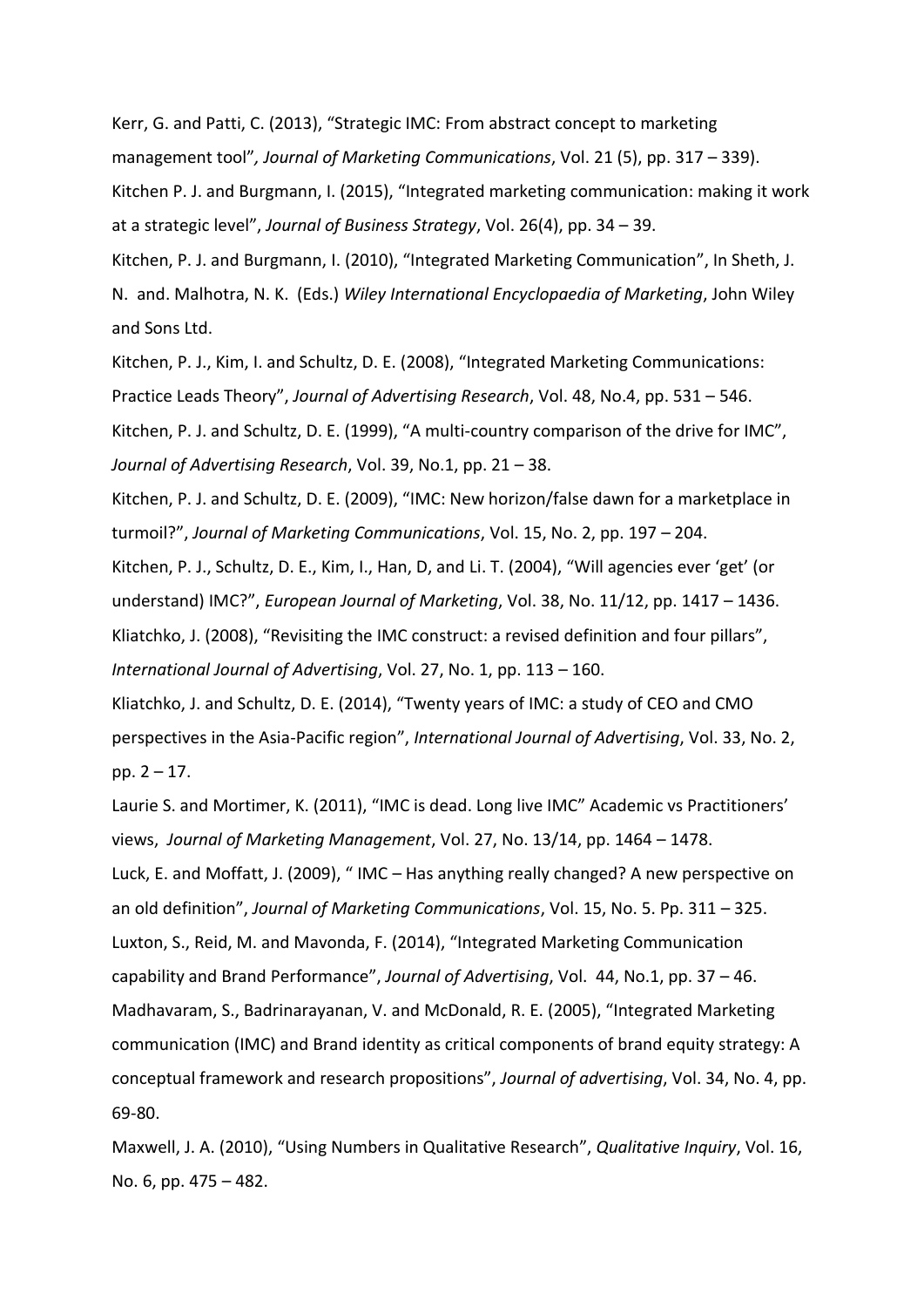Merlo, O. (2011), "The influence of marketing from a power perspective". *European Journal of Marketing*, Vol. 45, No, 7/8, pp. 1152 – 1171.

Mulhern, F. (2009), "Integrated marketing communications: From media channels to digital connectivity", *Journal of Marketing Communications*, Vol. 15, No. 2/3, pp. 85 – 101.

Murphy, J. (2015), "The year ahead for ad agencies" available from

[http://www.Campaignlive.co.uk](http://www.campaignlive.co.uk/) (accessed on 2<sup>nd</sup> July 2015).

Nath, P. and Mahajan, V. (2011), "Marketing in the C-Suite: A Study of Chief Marketing Officer Power in Firms' Top Management Teams", *Journal of Marketing*. Vol. 75, No. 1, pp.  $60 - 77$ .

Patti, C. H., Hartley, S. W., van Dessel, M. M. And Baack, D. W. (2015), "Improving integrated marketing communications practices: A comparison of objectives and results", *Journal of Marketing Communications*, DOI: 10.1080/13527266.2015.1027251

Peters, L. D., Pressey, A. D., Vanharanta, M. and Johnston, W. J. (2013), "Constructivism and critical realism as alternative approaches to the study of business networks: Convergences and divergences in theory and in research practice*", Industrial Marketing Management*, 42, pp. 336 - 346

Pettegrew, L. S. (2000/2001), "If IMC is so good, why isn't it being implemented? Barriers to IMC adoption in Corporate America", *Journal of Integrated Communications,* pp 29 – 37. Reinold, T. and Tropp, J. (2012), "Integrated marketing communications: How can we measure its effectiveness", *Journal of Marketing Communications*, Vol. 18, No. 2, pp. 113 – 132.

Ryan, A., Tahtinen, J., Vanharanta, M. and Mainela, T. (2012), Putting critical realism to work in the study of business relationship processes, *Industrial Marketing Management*, 41, pp.  $300 - 311.$ 

Sayer, A. (1992), Method in social science: A realist approach, (2<sup>nd</sup> ed), London Routledge, cited in Easton, G. (2010), "Critical realism in case study research*". Industrial Marketing Management*, 39 pp. 118 – 128.

Schultz, D. E. and Kitchen, P. J. (1997), "Integrated Marketing communications in US Advertising Agencies: an exploratory study"*, Journal of Advertising Research*, Vol. 37, No. 5, pp. 7 - 17.